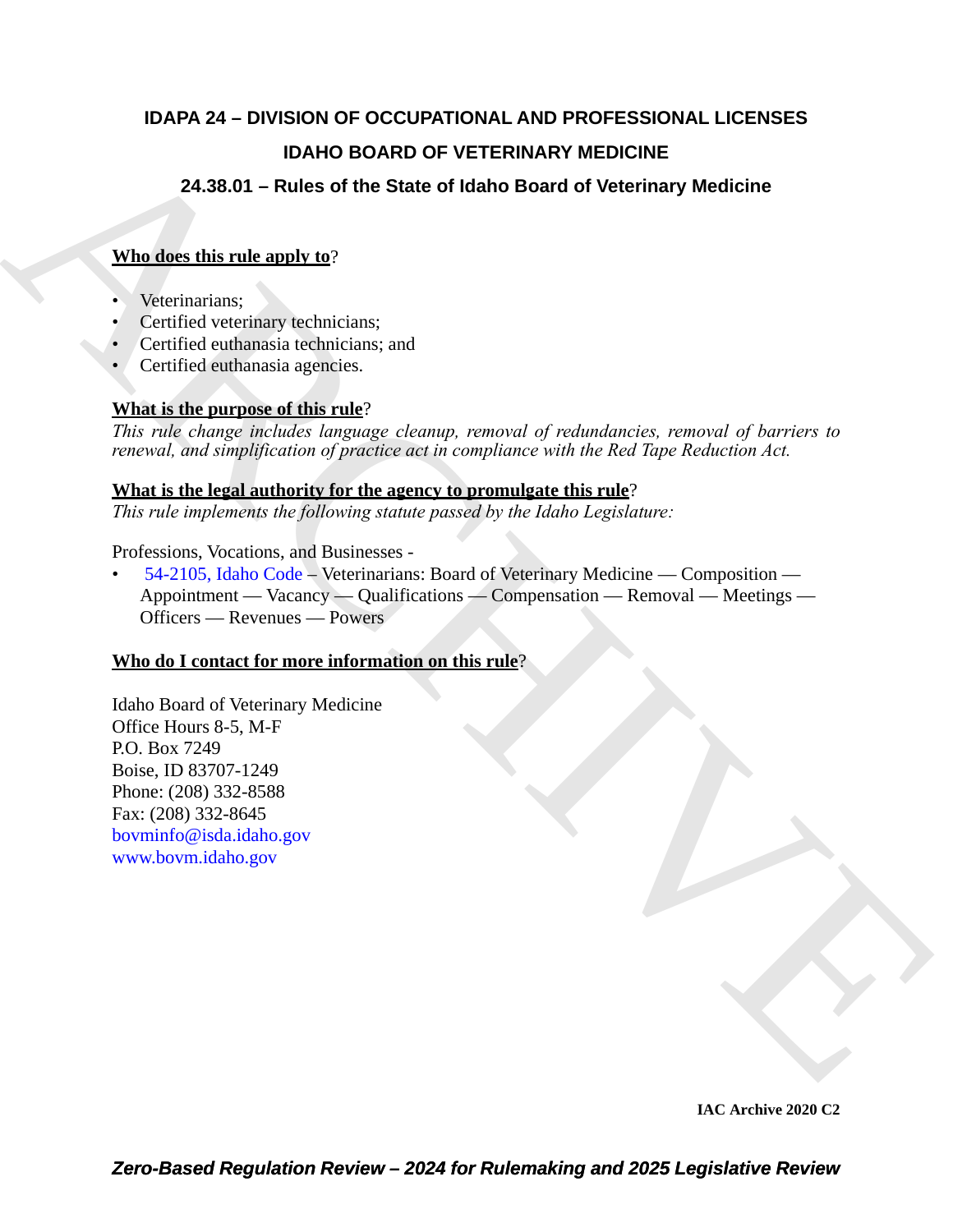# **Table of Contents**

|  | 24.38.01 – Rules of the State of Idaho Board of Veterinary Medicine |  |
|--|---------------------------------------------------------------------|--|
|  |                                                                     |  |
|  |                                                                     |  |
|  |                                                                     |  |
|  |                                                                     |  |
|  |                                                                     |  |
|  |                                                                     |  |
|  |                                                                     |  |
|  |                                                                     |  |
|  |                                                                     |  |
|  |                                                                     |  |
|  |                                                                     |  |
|  |                                                                     |  |
|  |                                                                     |  |
|  |                                                                     |  |
|  |                                                                     |  |
|  |                                                                     |  |
|  |                                                                     |  |
|  |                                                                     |  |
|  |                                                                     |  |
|  |                                                                     |  |
|  |                                                                     |  |
|  |                                                                     |  |
|  |                                                                     |  |
|  |                                                                     |  |
|  |                                                                     |  |
|  |                                                                     |  |
|  |                                                                     |  |
|  |                                                                     |  |
|  |                                                                     |  |
|  |                                                                     |  |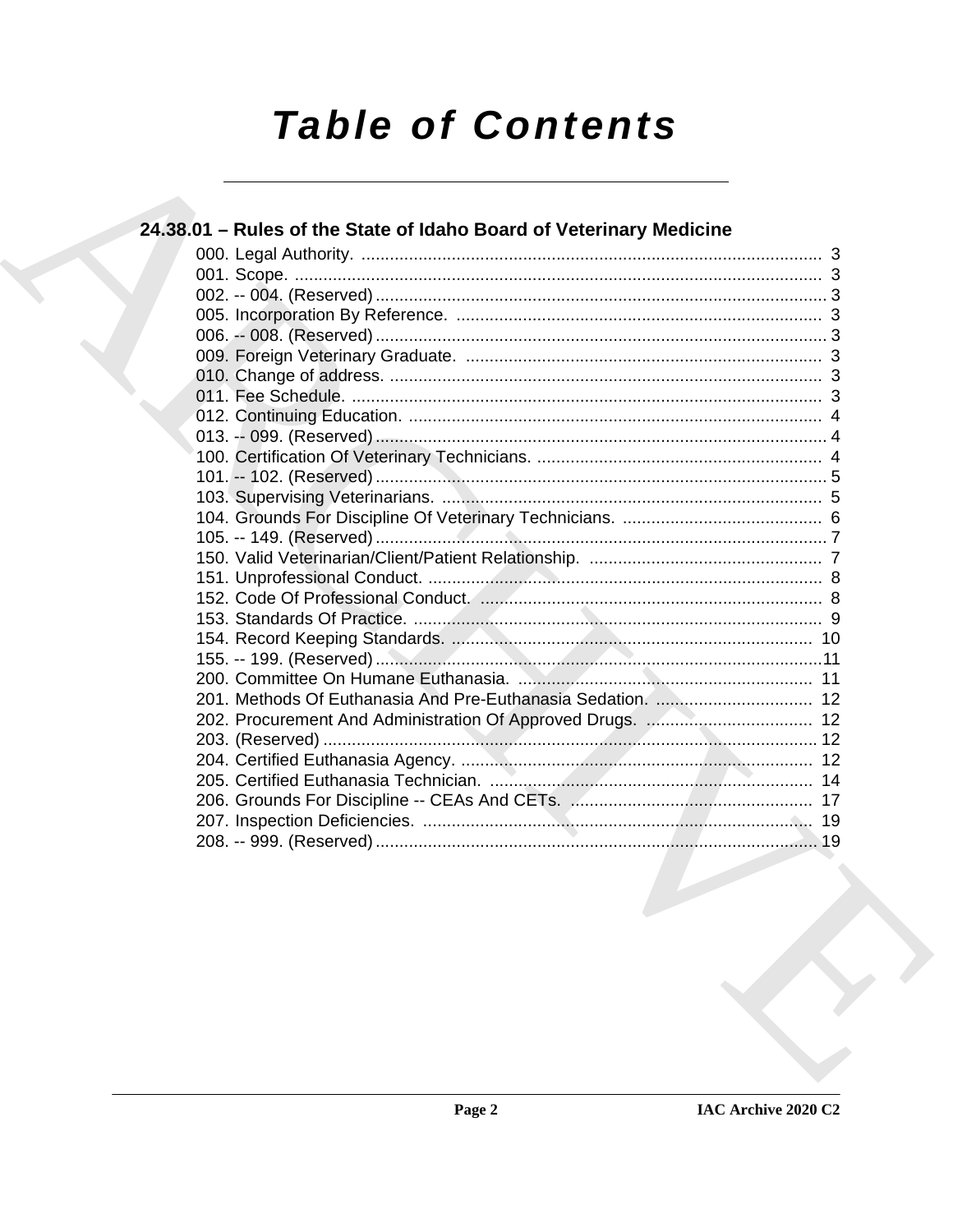### <span id="page-2-13"></span>**24.38.01 – RULES OF THE STATE OF IDAHO BOARD OF VETERINARY MEDICINE**

### <span id="page-2-1"></span><span id="page-2-0"></span>**000. LEGAL AUTHORITY.**

This chapter is adopted under the legal authority of Title 54, Chapter 21, Idaho Code.  $(7-1-21)$ T

### <span id="page-2-14"></span><span id="page-2-2"></span>**001. SCOPE.**

The rules govern the licensing procedures, supervision requirements, standards of practice, inspections, and grounds for discipline of veterinarians, veterinary technicians, Committee on Humane Euthanasia members, and certified euthanasia technicians and agencies. (7-1-21)T

### <span id="page-2-3"></span>**002. -- 004. (RESERVED)**

### <span id="page-2-12"></span><span id="page-2-4"></span>**005. INCORPORATION BY REFERENCE.**

The Principles of Veterinary Medical Ethics of the American Veterinary Medical Association (AVMA), as adopted and revised April 2016, is incorporated herein by reference in accordance with the provisions of Section 67-5229, Idaho Code. (7-1-21)T Idaho Code. (7-1-21)T

### <span id="page-2-5"></span>**006. -- 008. (RESERVED)**

### <span id="page-2-11"></span><span id="page-2-6"></span>**009. FOREIGN VETERINARY GRADUATE.**

Any graduate of a veterinary school, college or university outside that fulfills the current requirements for foreign veterinary graduates as set forth by the Educational Commission for Foreign Veterinary Graduates or the American Association of Veterinary State Boards. A graduate enrolled in the foreign graduate program would be considered a student as defined by Section 54-2104(2)(b), Idaho Code.  $(7-1-21)T$ 

This characteristic scheme that he had anticomplex so This 31, Chapter 21, Island Columb respectively. (3-1-21)<br>
Office the formula control of the state of the state scheme in the state of the state of the state of the st **01**. Any graduate of an unaccredited veterinary school who has completed a curriculum of not less than four (4) academic years in a veterinary medical program approved by the Board and satisfactorily completed clinical education equivalent in purpose, content, experience and length to the clinical training received by students in an accredited veterinary medical program. Such clinical education needs to have been obtained pursuant to a formal affiliation agreement between the unaccredited veterinary school and an accredited veterinary medical program. Qualified graduates applying for Licensure under Subparagraph 010.01.b.i. of these rules may be issued a probationary license to practice veterinary medicine under the professional supervision of an actively licensed Idaho veterinarian. The probationary license may be renewed for up to three (3) years by paying the current active license renewal fee established by Section 011 of these rules, provided that during this three (3)-year period, the applicant has applied to complete the evaluated clinical experience requirements of the ECFVG program. The evaluated clinical experience requirements of the ECFVG program require that the applicant, following graduation from an unaccredited veterinary medical program, has successfully passed the Clinical Proficiency Examination (CPE) approved by the ECFVG. (7-1-21)T

**02**. At the end of the three (3)-year period, the Board will review the probationary license and determine has the whether to issue or deny a full license based on the candidates status in the foreign graduate program.  $(7-1-21)$ T

### <span id="page-2-9"></span><span id="page-2-7"></span>**010. CHANGE OF ADDRESS.**

It is the responsibility of each licensed veterinarian and certified veterinary technician to notify the Board office of any change of address. (7-1-21)T

### <span id="page-2-10"></span><span id="page-2-8"></span>**011. FEE SCHEDULE.**

The Board may pro-rate application fees to accommodate a shortened licensure or certification period before the applicant's first June renewal. (7-1-21)T applicant's first June renewal.

|                                    | <b>New</b> | <b>Active</b><br><b>Renewal</b> | <b>Inactive</b><br>Renewal | Late/<br><b>Reinstatement</b> | Inactive to<br><b>Active Fee</b> |
|------------------------------------|------------|---------------------------------|----------------------------|-------------------------------|----------------------------------|
| Veterinary License                 | \$275      | \$175                           | \$50                       | \$200                         | \$150                            |
| Certified Veterinary<br>Technician | \$125      | \$75                            | \$25                       | \$50                          | \$50                             |
| Certified Euthanasia<br>Agency     | \$100      | \$200                           | $\overline{\phantom{0}}$   | \$50                          | -                                |

### **01. Fee Schedule**.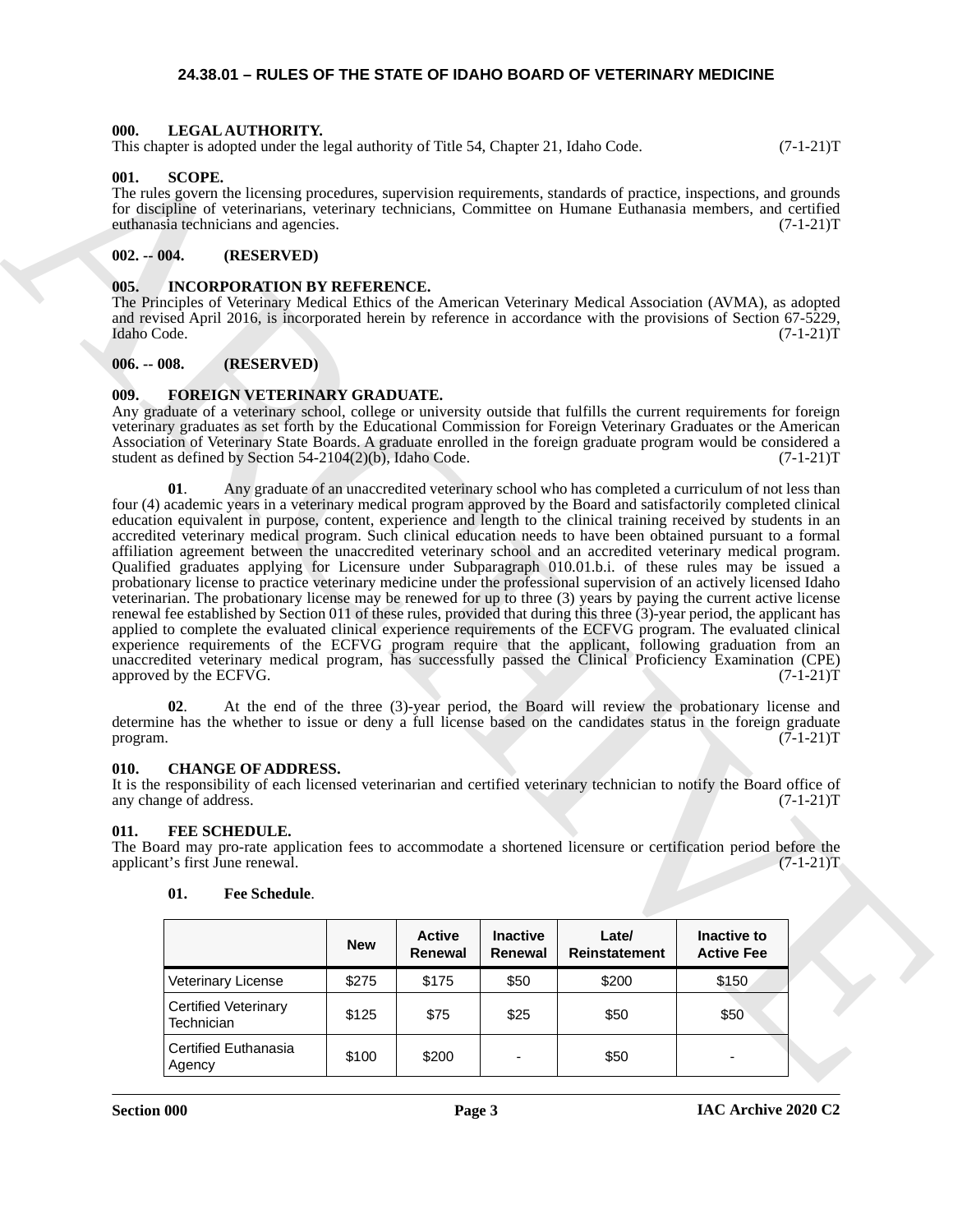### *IDAHO ADMINISTRATIVE CODE IDAPA 24.38.01 DOPL – Board of Veterinary Medicine Rules of the State Board of Veterinary Medicine*

|                                           | <b>New</b> | <b>Active</b><br>Renewal | <b>Inactive</b><br>Renewal | Late/<br>Reinstatement | Inactive to<br><b>Active Fee</b> |
|-------------------------------------------|------------|--------------------------|----------------------------|------------------------|----------------------------------|
| <b>Certified Euthanasia</b><br>Technician | \$100      | \$100                    | $\overline{\phantom{a}}$   | \$50                   | $\overline{\phantom{0}}$         |

**02. Administrative Services.**

| Duplicate Wall License/Certificate | \$25 |
|------------------------------------|------|
| Veterinary License Verification    | \$20 |

 $(7-1-21)T$ 

 $(7-1-21)T$ 

### <span id="page-3-6"></span><span id="page-3-0"></span>**012. CONTINUING EDUCATION.**

A veterinarian and certified veterinary technician renewing a license shall report fifteen (15) hours of completed continuing education to the Board.

### <span id="page-3-1"></span>**013. -- 099. (RESERVED)**

### <span id="page-3-3"></span><span id="page-3-2"></span>**100. CERTIFICATION OF VETERINARY TECHNICIANS.**

<span id="page-3-5"></span>**01. Certificate Required**. Any person representing themselves as a veterinary technician, licensed veterinary technician, registered veterinary technician, or certified veterinary technician, shall hold a valid, unexpired certificate to practice veterinary technology in Idaho. (7-1-21) certificate to practice veterinary technology in Idaho.

<span id="page-3-4"></span>**02. Application for Certification -- Contents -- Examinations**. An individual desiring to be certified as a veterinary technician shall make written application to the Board upon a form furnished by the Board. A complete application is valid for a period of one  $(1)$  year, contain the applicant's notarized signature, and include:

 $(7-1-21)T$ 

**a.** A copy of a birth certificate or current passport proving that the applicant is eighteen (18) years of der. (7-1-21) age or older. (7-1-21)T

**b.** Documentation of education/training/experience as follows:  $(7-1-21)$ T

i. A certified copy of a diploma or transcript, or a letter verifying graduation from a veterinary technology program, accredited by the American Veterinary Medical Association; (7-1-21)T

ii. A certified copy of a diploma or transcript, or a letter verifying the award of a D.V.M. or V.M.D. r equivalent, from an accredited school of veterinary medicine; or  $(7-1-21)$ T degree or equivalent, from an accredited school of veterinary medicine; or

If a foreign veterinary graduate, a letter from the Educational Commission for Foreign Veterinary Graduates (ECFVG) certifying completion of the ECFVG program or a copy of the ECFVG certificate. (7-1-21)T

**EXAMPLE CONTINUATION** (*Registering Registering Registering Registering Continued Continued Continued Continued Continued Continued Continued Continued Continued Continued Continued Continued Continued Continued Continue* **c.** Verification of a criterion-referenced passing score reported by the Professional Examination Service or its designee, or by other designated test vendors or their designees approved by the American Association of Veterinary State Boards on the Veterinary Technician National Examination (VTNE) or other national examination approved by the American Association of Veterinary State Boards or its designated test vendor or by the Board. If such a score is not available, the passing score shall be as reported by the Professional Examination Service or its designee, or by other designated test vendors or their designees approved by the American Association of Veterinary State Boards or by the Board and shall be considered equal to or greater than one and five-tenths (1.5) standard deviation below the mean score of the examination. (7-1-21)T

i. The VTNE or other national examination approved by the American Association of Veterinary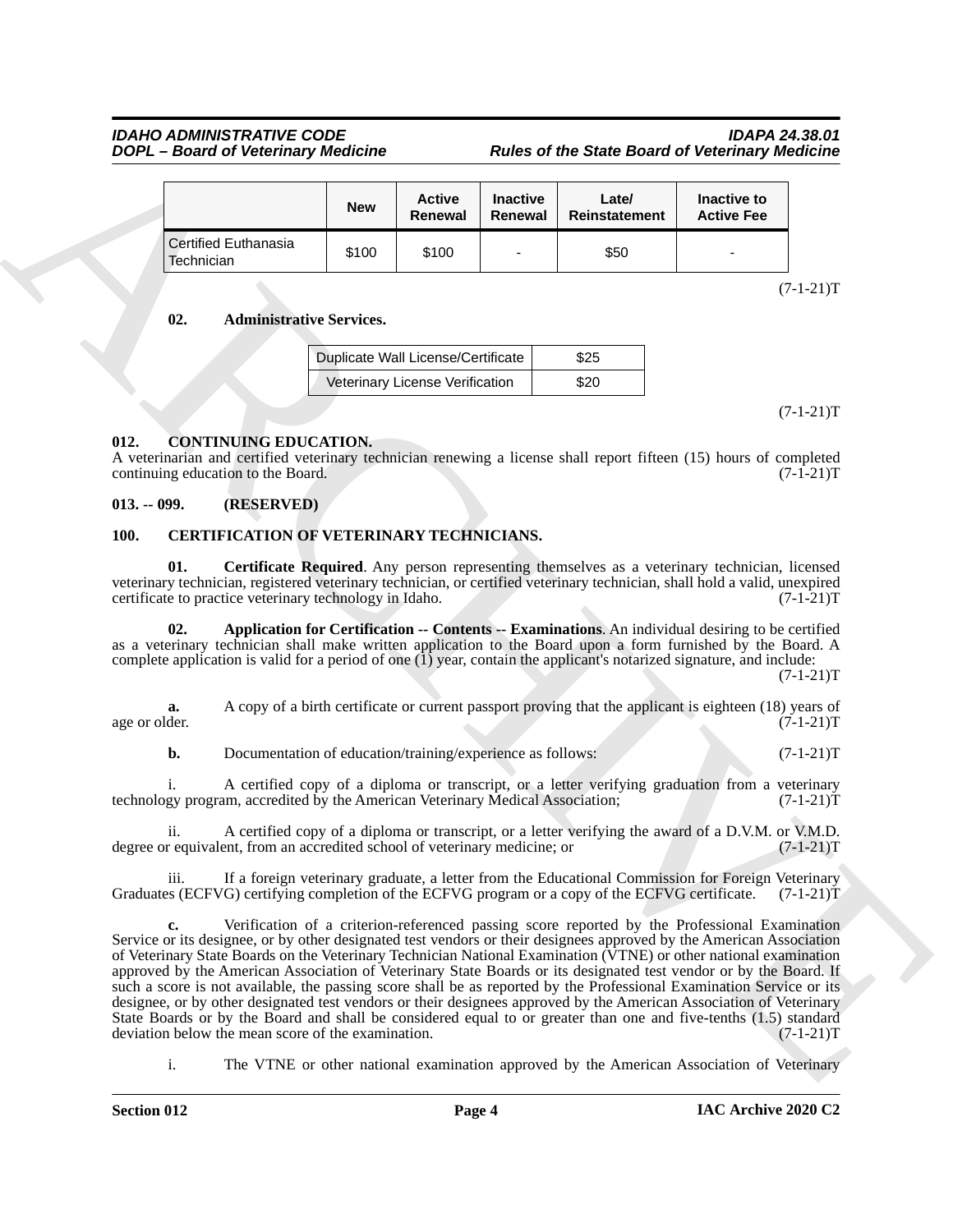## *IDAHO ADMINISTRATIVE CODE IDAPA 24.38.01*

State Boards or its designated test vendor or by the Board may have been taken at any time. (7-1-21)T

**DOPE - Beard of Veterinary Neutrine Reverse the State Beard of Veterinary Weddinics<br>
Such Beard of Veterinary Neutrine The Veterinary Reverse that a map the State Beard of Veterinary Neutrine Such that<br>
Vestima Such Bear** ii. Scores for the VTNE or other national examination approved by the American Association of Veterinary State Boards or its designated test vendor or by the Board are to be provided to the Board by the Professional Examination Service or its designee or by other designated test vendors or their designees approved by the American Association of Veterinary State Boards. (7-1-21)T

**d.** A passing score for the jurisprudence examination, which should be ninety percent (90%) or such score as deemed appropriate by the Board. The jurisprudence examination, as prepared by the Board or its designee, may be taken more than once. (7-1-21)T

**e**. A completed application, other required documents, and first year's certification fee in the amount established by the Board shall be received at the Board office by the first day of January or June. All application and certification fees are nonrefundable. (7-1-21)T

### <span id="page-4-0"></span>**101. -- 102. (RESERVED)**

### <span id="page-4-2"></span><span id="page-4-1"></span>**103. SUPERVISING VETERINARIANS.**

**01. Statement of Purpose**. Veterinarians licensed under the provisions of Title 54, Chapter 21, Idaho Code, are responsible for all certified euthanasia technicians, certified veterinary technicians, veterinary assistants, or any others to whom they delegate the performance of acts pertaining to the practice of veterinary medicine.

 $(7-1-21)T$ 

### <span id="page-4-4"></span><span id="page-4-3"></span>**02. A Supervising Veterinarian Shall**: (7-1-21)T

**a.** Provide direct supervision for all procedures pertaining to the practice of veterinary medicine that rated to a certified veterinary technician, an assistant, or any others with the exception of:  $(7-1-21)$ T are delegated to a certified veterinary technician, an assistant, or any others with the exception of:

Routine procedures in the practice of veterinary technology that include, but are not limited to, taking radiographs, weight and temperature, or as determined by the standard of practice for the area. These routine procedures may be performed under the indirect supervision of the veterinarian. (7-1-21)T

ii. Previously prescribed antibiotics and medications, which may be administered, dispensed, and delivered under the indirect supervision of the veterinarian. Previously prescribed antibiotics and medications does not include injectable controlled substances, injectable tranquilizers, injectable sedatives, and injectable or inhalant anesthetics, which may only be administered under the direct supervision of the veterinarian. (7-1-21)T

Emergency situations. In these situations, in order to stabilize the animal, the veterinarian, while en route to the location of the distressed animal, may prescribe treatment and delegate appropriate procedures pertaining<br>to the practice of veterinary medicine under indirect supervision. (7-1-21) to the practice of veterinary medicine under indirect supervision.

**b.** Be available to supervise and direct all procedures pertaining to the practice of veterinary medicine delegated to others. (7-1-21) that are delegated to others.

**c.** Bear legal responsibility for the health, safety and welfare of the animal patient that the certified y technician, assistant, or any others serves.  $(7-1-21)$ veterinary technician, assistant, or any others serves.

**d.** Not delegate an animal health care task to an unqualified individual. (7-1-21)

**e.** Make all decisions relating to the diagnosis, treatment, management, and future disposition of an animal patient. (7-1-21)T

**f.** Have examined the animal patient prior to the delegation of any animal health care task to a certified veterinary technician, or assistant. The examination of the animal patient shall be conducted at such times as acceptable veterinary medical practice dictates, consistent with the particular delegated animal health care task.

 $(7-1-21)T$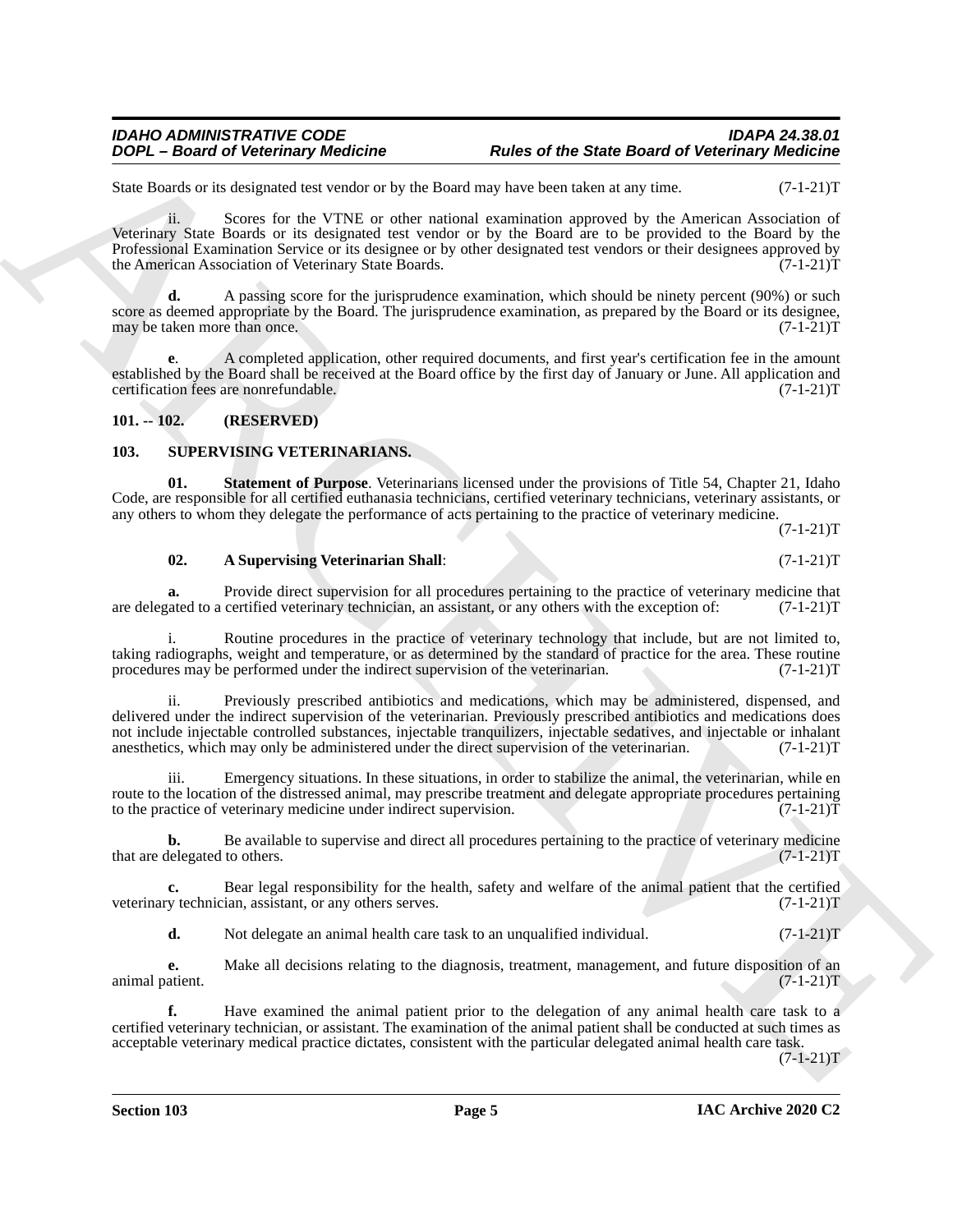**DOPE - Beard of Veterinary distribution**<br>
And is of the State Beard of Veterinary Medicine<br>
Action The Company and State Company and State Company and State Company and State Company and State Company and State Company a **g.** Diagnose and perform operative dentistry, oral surgery, and teeth extraction procedures. Operative dentistry and oral surgery are considered to be any dental procedure which invades the hard or soft oral tissue including, but not limited to, a procedure that alters the structure of one (1) or more teeth or repairs damaged and diseased teeth, or the deliberate extraction of one (1) or more teeth. Operative dentistry and oral surgery do not include, removal of calculus, soft deposits, plaque, stains, floating to shape the teeth, or smoothing, filing or polishing of tooth surfaces above the gum line.

<span id="page-5-6"></span>**03. Limitations on Supervising Veterinarians**. A supervising veterinarian shall not authorize a certified veterinary technician, an assistant, or anyone else, other than a licensed veterinarian to perform surgery, diagnosis, prognosis, prescribing, or operative dentistry/oral surgery. (7-1-21)T

### <span id="page-5-1"></span><span id="page-5-0"></span>**104. GROUNDS FOR DISCIPLINE OF VETERINARY TECHNICIANS.**

In addition to the provisions of Section 54-2118, Idaho Code, the Board may refuse to issue, renew, or reinstate the certification of a veterinary technician, or may deny, revoke, suspend, sanction, place on probation, or require voluntary surrender of the certification of a veterinary technician, or may impose other forms of discipline, and enter into consent agreements and negotiated settlements with certified veterinary technicians pursuant to the procedures set forth in Title 67, Chapter 52, Idaho Code, for provisions of Section 54-2115, Idaho Code, any of the following reasons: (7-1-21)T

<span id="page-5-5"></span>**01. Unethical or Unprofessional Conduct**. Unethical or unprofessional conduct is conduct that but is not limited to, any of the following:  $(7-1-21)$ includes, but is not limited to, any of the following:

**a.** Providing any procedure to an animal that constitutes the practice of veterinary medicine or veterinary technology and which has not been delegated by the supervising veterinarian, except in the case of an<br>emergency as defined by Section 54-2103(16). Idaho Code: (7-1-21) emergency as defined by Section  $54-2103(16)$ , Idaho Code;

**b.** Practicing veterinary technology in a manner that endangers the health and welfare of the patient or the public. A certified veterinary technician shall not practice veterinary technology if their ability to practice with reasonable skill and safety is adversely affected by reason of illness, excessive use of alcohol, drugs, narcotics, chemicals, or any other substance, or as a result of any mental or physical disability;  $(7-1-21)$ chemicals, or any other substance, or as a result of any mental or physical disability;

**c.** Gross ignorance, incompetence or inefficiency in the practice of veterinary technology as determined by, but not limited to, the practices generally and currently followed and accepted by persons certified to practice veterinary technology in Idaho and the current teaching at accredited programs in veterinary technology;

 $(7-1-21)T$ 

**d.** Intentionally performing a duty, task, or procedure in the field of veterinary technology for which the individual is not qualified; or  $(7-1-21)$ T

<span id="page-5-2"></span>**e.** Engaging in conduct of a character likely to deceive or defraud the public.  $(7-1-21)T$ 

**02. Conviction of a Charge or Crime**. Being found guilty, convicted, placed on probation, having entered a guilty plea that is accepted by the court, forfeiture of bail, bond or collateral deposited to secure a defendant's appearance, or having received a withheld judgment or suspended sentence by a court of competent jurisdiction in Idaho or any other state of one (1) or more of the following: (7-1-21) jurisdiction in Idaho or any other state of one  $(1)$  or more of the following:

<span id="page-5-3"></span>**a.** Any felony, as defined by Title 18, Chapter 1, Idaho Code; or  $(7-1-21)$ T

**b.** Any other criminal act that in any way is related to the practice of veterinary technology as defined on 54-2103(47), Idaho Code.  $(7-1-21)$ T by Section  $54-2103(47)$ , Idaho Code.

**03. Medical Incompetence**. Medical incompetence in the practice of veterinary technology, which means lacking in sufficient medical knowledge or skills or both to a degree likely to endanger the health of patients.  $(7-1-21)T$ 

<span id="page-5-4"></span>**04. Physical or Mental Incompetence**. Physical or mental incompetence, which means the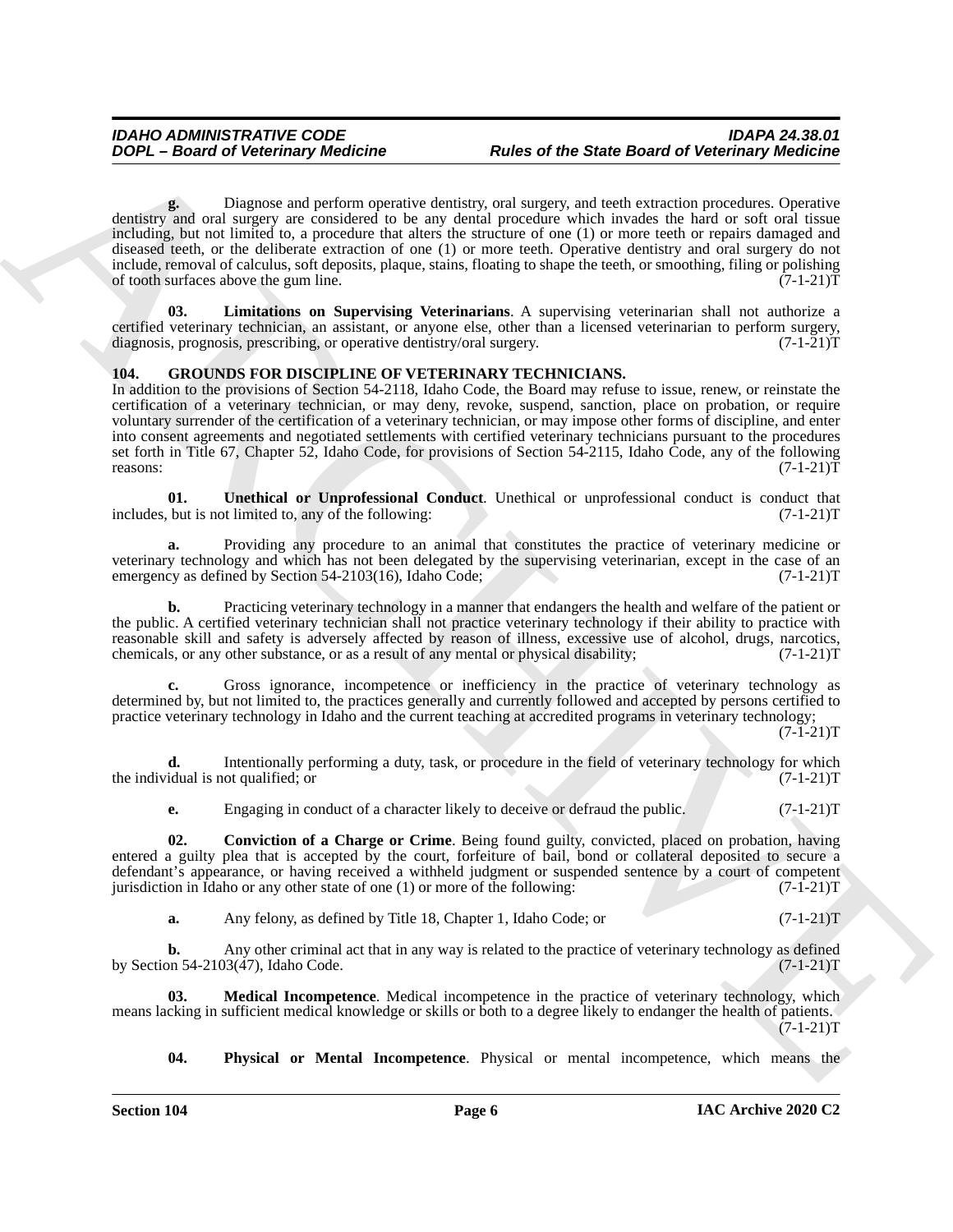individual's ability to practice veterinary technology with reasonable skill and safety is impaired by reason of illness, excessive use of alcohol, drugs, narcotics, chemicals or any other substance, or as a result of any physical or mental disability. (7-1-21)T disability. (7-1-21)T

<span id="page-6-5"></span>**05. Malpractice or Negligence**. Malpractice or negligence, in the practice of veterinary technology, cludes, but is not limited to:  $(7-1-21)T$ which includes, but is not limited to:

**a.** Treatment in a manner contrary to accepted practices in veterinary technology and with injurious (7-1-21)T results;  $(7-1-21)$ T

**b.** Any professional misconduct or unreasonable lack of professional skill or fidelity in the ance of an act that is part of the practice of veterinary technology;  $(7-1-21)$ performance of an act that is part of the practice of veterinary technology;

Performance of an act that is part of the practice of veterinary technology without adequate supervision; except in the case of an emergency as defined by Section 54-2103(16), Idaho Code; or  $(7-1-21)$ T

<span id="page-6-3"></span>**d.** The negligent practice of veterinary technology, as determined by the standard of practice for the results in injury, unnecessary suffering or death.  $(7-1-21)$ area, that results in injury, unnecessary suffering or death.

ARCHIVE **06. Cruelty to Animals**. Cruelty to animals, including, but not limited to, the intentional and malicious infliction of pain, physical suffering, injury or death, performance of experimental treatments without the owner's consent, deprivation of necessary sustenance, withholding of appropriate pain medications or levels of pain medications, or the administration of unnecessary procedures and treatment. Infliction of pain on any animal in selfdefense, or to prevent physical harm to others, or in accordance with local custom and culture in moving, handling, treating, dehorning, castrating or performing other procedures on livestock, shall not be considered cruel or physically abusive unless done in an unnecessary or intentionally malicious manner. This provision does not alter<br>Section 25-3514, Idaho Code. (7-1-21) Section 25-3514, Idaho Code.

<span id="page-6-6"></span>**07. Revocation, Suspension, Limitation or Subjection**. The revocation, suspension, limitation, or subjection of a license, certificate or registration or any other disciplinary action by another state or U.S. jurisdiction or voluntary surrender of a license, certificate or registration by virtue of which one is licensed, certified or registered to practice veterinary technology in that state or jurisdiction on grounds other than nonpayment of the renewal fee.

 $(7-1-21)T$ 

**08.** Continuing Education. Failure to comply with the continuing education requirements outlined by Board rules.  $(7-1-21)T$ Board rules. (7-1-21) T

### <span id="page-6-4"></span><span id="page-6-2"></span>**09. Failure to Cooperate**. (7-1-21)T

**a.** Failure of any applicant or certificate holder to cooperate with the Board during any investigation, uch investigation does not personally concern the applicant or certificate holder. (7-1-21) even if such investigation does not personally concern the applicant or certificate holder.

**b.** Failure to comply with the terms of any order, negotiated settlement or probationary agreement of the Board.  $(7-1-21)T$ the Board.  $(7-1-21)T$ 

**c.** Failure to comply with the terms for certification renewal or to timely pay certification renewal fees is ed by Section 010 of these rules.  $(7-1-21)$ as specified by Section 010 of these rules.

<span id="page-6-7"></span>**10. Violation of Law, Rules or Order**. Violating or attempting to violate, directly or indirectly, or assisting or abetting the violation or conspiracy to violate any of the provisions of the veterinary law or rules or a written order of the Board issued pursuant to Title 54, Chapter 21, Idaho Code. (7-1-21)T written order of the Board issued pursuant to Title 54, Chapter 21, Idaho Code.

### <span id="page-6-0"></span>**105. -- 149. (RESERVED)**

### <span id="page-6-8"></span><span id="page-6-1"></span>**150. VALID VETERINARIAN/CLIENT/PATIENT RELATIONSHIP.**

An appropriate veterinarian/client/patient relationship will exist when:  $(7-1-21)$ T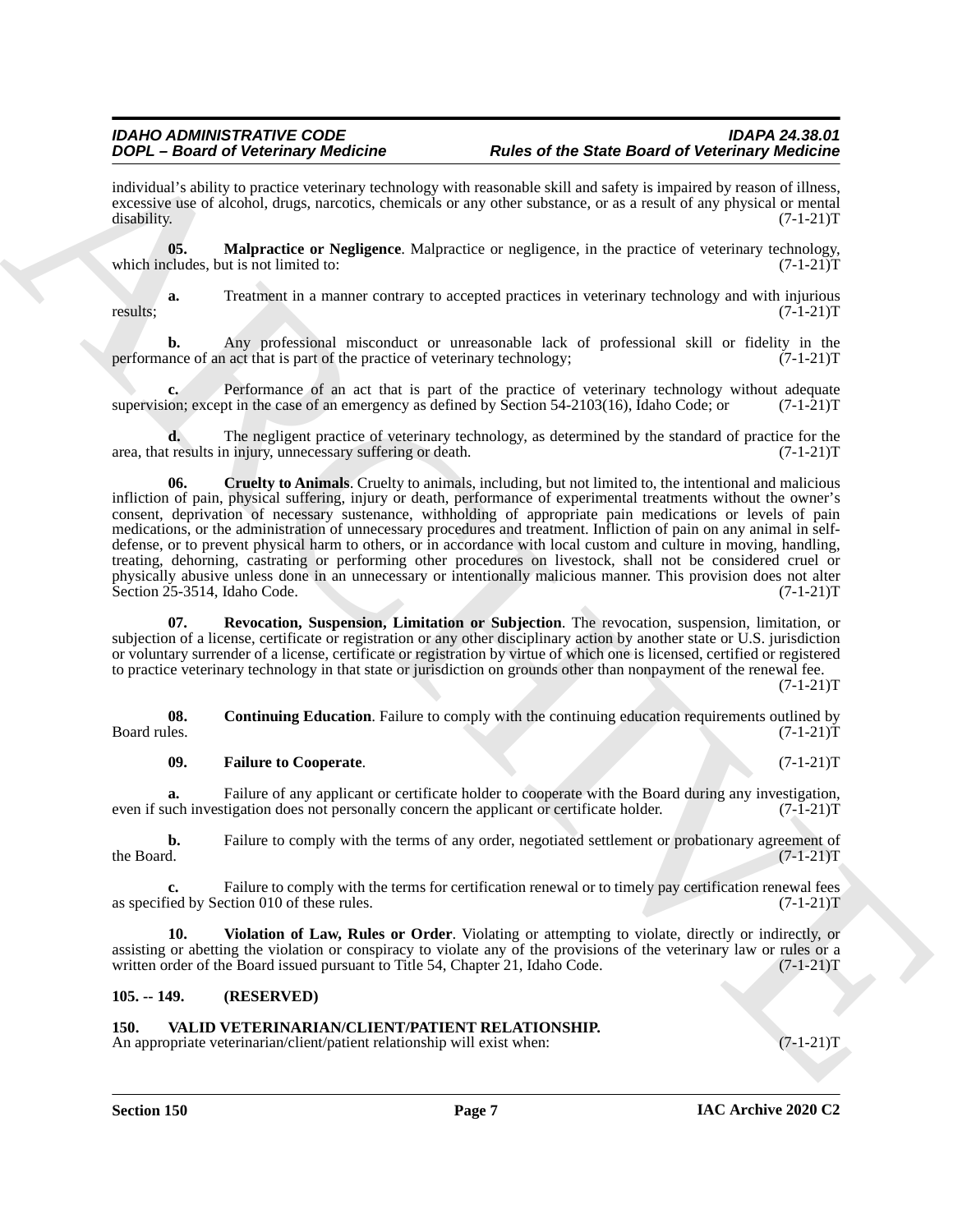<span id="page-7-12"></span>**01. Responsibility**. The veterinarian has assumed the responsibility for making medical judgements regarding the health of the animal and the need for medical treatment, and the client (owner or other caretaker) has followed the instructions of the veterinarian. (7-1-21) followed the instructions of the veterinarian.

<span id="page-7-11"></span>**02. Medical Knowledge**. There is sufficient knowledge of the animal by the veterinarian to initiate at least a general or preliminary diagnosis of the medical condition of the animal. This means that the veterinarian has seen the animal within the last twelve (12) months or is personally acquainted with the keeping and care of the animal, either by virtue of an examination of the animal, or by medically appropriate visits to the premises where the animals are maintained within the last twelve  $(12)$  months.  $(7-1-21)$ T

<span id="page-7-10"></span>**03.** Availability. The practicing veterinarian or designate is readily available for follow-up in case of eactions or failure of the regimen of therapy.  $(7-1-21)$ adverse reactions or failure of the regimen of therapy.

### <span id="page-7-3"></span><span id="page-7-0"></span>**151. UNPROFESSIONAL CONDUCT.**

Any violation of the Principles of the Veterinary Medical Ethics of the American Veterinary Medical Association, these rules, Chapter 21, Title 54, Idaho Code, constitutes unprofessional conduct. Unprofessional conduct includes, but is not limited to: (7-1-21)T but is not limited to:

**01.** Unsanitary Methods or Procedures. Failure to apply sanitary methods or procedures in the tof any animal, contrary to Board rules.  $(7-1-21)T$ treatment of any animal, contrary to Board rules.

### <span id="page-7-9"></span><span id="page-7-4"></span>**02.** Association with Illegal Practitioners. Includes, but is not limited to:  $(7-1-21)$ T

**a.** Having a professional relationship or connection with, lending one's name to, or otherwise aiding and abetting any illegal or unlicensed practice or practitioner of veterinary medicine and the various branches thereof;  $(7-1-21)T$ 

**b.** Rendering professional service in association with a person who is not licensed; or  $(7-1-21)$ T

<span id="page-7-7"></span><span id="page-7-6"></span>**c.** Sharing fees with any person, except a licensed veterinarian, for services actually performed.  $(7-1-21)T$ 

**03. False Testimony**. Swearing falsely in any testimony or affidavits relating to, or in the course of, the practice of veterinary medicine, surgery or dentistry. (7-1-21)T

**DOPI-Based of the transmit place the maximum in the same of the Same Board of the simulation in the same of the same of the same of the same of the same of the same of the same of the same of the same of the same of the 04. Gross Ignorance, Incompetence or Inefficiency**. In determining gross ignorance, incompetence or inefficiency in the profession, the Board may take into account all relevant factors and practices including, but not limited to, the practices generally and currently followed and accepted by the persons licensed to practice veterinary medicine in Idaho, the current teaching at accredited veterinary schools, relevant technical reports published in recognized veterinary medical journals, and the desirability of reasonable experimentation in the furtherance of the art of veterinary medicine. (7-1-21)T

<span id="page-7-8"></span>**05. Improper Supervision**. Includes, but is not limited to: (7-1-21)T

**a.** Permitting, allowing, causing or directing any individual to perform a duty, task or procedure that not qualified to perform.  $(7-1-21)T$ they are not qualified to perform.

**b.** Providing, permitting, allowing, causing or directing any individual to perform inadequate anesthetic monitoring. Evidence of this monitoring shall be documented in written form and contained within the medical record. (7-1-21)T medical record.

<span id="page-7-5"></span>**06.** Association with Others. Accepting fees from the providers of animal services or products when clients to such providers.  $(7-1-21)T$ referring clients to such providers.

### <span id="page-7-2"></span><span id="page-7-1"></span>**152. CODE OF PROFESSIONAL CONDUCT.**

The Board's code of professional conduct includes, but is not limited to, the following standards of conduct. A veterinarian shall: (7-1-21)T veterinarian shall: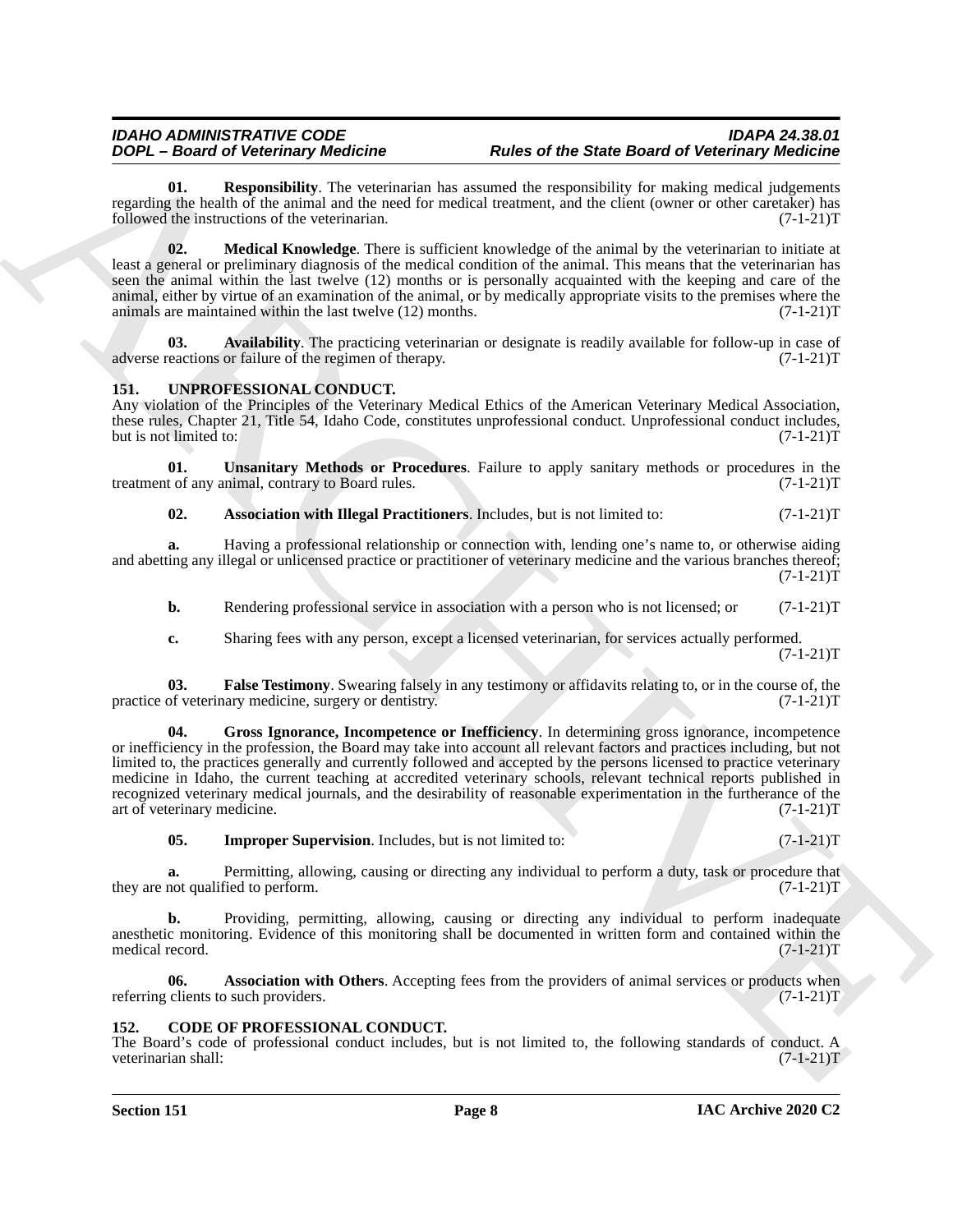<span id="page-8-10"></span>**01. Veterinarian/Client/Patient Relationship**. Not dispense or prescribe controlled substances, prescription or legend drugs except in the course of their professional practice and after a bona fide veterinarian/<br>client/patient relationship as defined by Section 150 of these rules has been established. (7-1-21) client/patient relationship as defined by Section 150 of these rules has been established.

<span id="page-8-6"></span>**02.** Health Certificate. Not issue a certificate of health unless they have personal knowledge by means of actual examination and appropriate testing of the animal that the animal meets the requirements for issuance of such a certificate.  $(7-1-21)T$ such a certificate.

<span id="page-8-5"></span>**DEA and Controlled Substance Registration.** Notify the Board of the suspension, revocation, or voluntary surrender of their federal Drug Enforcement Administration (DEA) registration and their state controlled<br>(7-1-21)T substance registration.

<span id="page-8-1"></span>**04. Ability to Practice**. Not practice veterinary medicine as to endanger the health and welfare of their patients or the public. A veterinarian shall not practice veterinary medicine if their ability to practice with reasonable skill and safety is adversely affected by reason of illness, excessive use of alcohol, drugs, narcotics, chemicals, or any other substance or as a result of any mental or physical disability. (7-1-21) other substance or as a result of any mental or physical disability.

<span id="page-8-3"></span>**05. Conflicting Interests**. Not represent conflicting interests except by the express consent of all the parties after full disclosure of all the facts. A conflict of interest includes, but not be limited to, accepting a fee from a buyer to inspect an animal for soundness and accepting a fee from the seller. (7-1-21)T buyer to inspect an animal for soundness and accepting a fee from the seller.

<span id="page-8-2"></span>**06. Confidentiality**. Maintain a confidential relationship with their clients, except as otherwise by law or required by considerations related to public health and animal health. (7-1-21) provided by law or required by considerations related to public health and animal health.

**a.** The information contained in veterinary medical records is considered confidential. It is unethical for a veterinarian to release this information except by court order or consent of the patient's owner or other caretaker at the time treatment was rendered. (7-1-21)T at the time treatment was rendered.

**b.** Without express permission of the practice owner, it is unethical for a veterinarian or certified veterinary technician to remove, copy, or use the medical records or any part of any record belonging to the practice<br>or its owner for any purpose other than the business of the practice. (7-1-21) or its owner for any purpose other than the business of the practice.

<span id="page-8-8"></span><span id="page-8-7"></span>**07. Physical Abuse-Patient**. Not physically abuse a patient or fail to conform to the currently accepted s of care in the veterinary profession for any animal under their care. (7-1-21) standards of care in the veterinary profession for any animal under their care.

**DOPI-Board of Veterinary filedinters**<br> **Bureare of the State Board of Veterinary filedintally and the state Board of Veterinary filedintal<br>
processes are considered in the state of the rest of the state of the state of t Preservation of Patient's Body**. Where possible preserve for twenty-four (24) hours the body of any patient that dies while in the veterinarian's care until the owner can be contacted, except as otherwise provided by law. The time of contact or attempted contact with the owner shall be documented in the medical record. The veterinarian is allowed to use the usual manner of disposal if the owner has not made pick-up arrangements within twenty-four (24) hours of the documented contact time. (7-1-21)T

<span id="page-8-4"></span>**09. Consent for Transporting**. Obtain written consent from a patient's owner or other caretaker before transporting a patient to another facility for veterinary medical care or any other reason, unless circumstances qualifying as an emergency do not permit obtaining such consent. (7-1-21) qualifying as an emergency do not permit obtaining such consent.

<span id="page-8-9"></span>**10. Refusal to Render Services**. Have the right to refuse to render veterinary medical services for any reason, or refuse an owner's request to euthanize a healthy or treatable animal. (7-1-21)T

### <span id="page-8-11"></span><span id="page-8-0"></span>**153. STANDARDS OF PRACTICE.**

Veterinarians shall adhere to the standards of practice including, but not limited to: (7-1-21)T

**01. Practice Procedures**. A licensed veterinarian shall exercise at least the same degree of care, skill, and diligence in treating patients that is ordinarily used in the same or similar circumstances by members of the veterinary medical profession of similar training and experience in the community in which he practices. (7-1-21)T

<span id="page-8-13"></span><span id="page-8-12"></span>**02. Immunization**. When the primary objective is to protect the patient's health and a professionally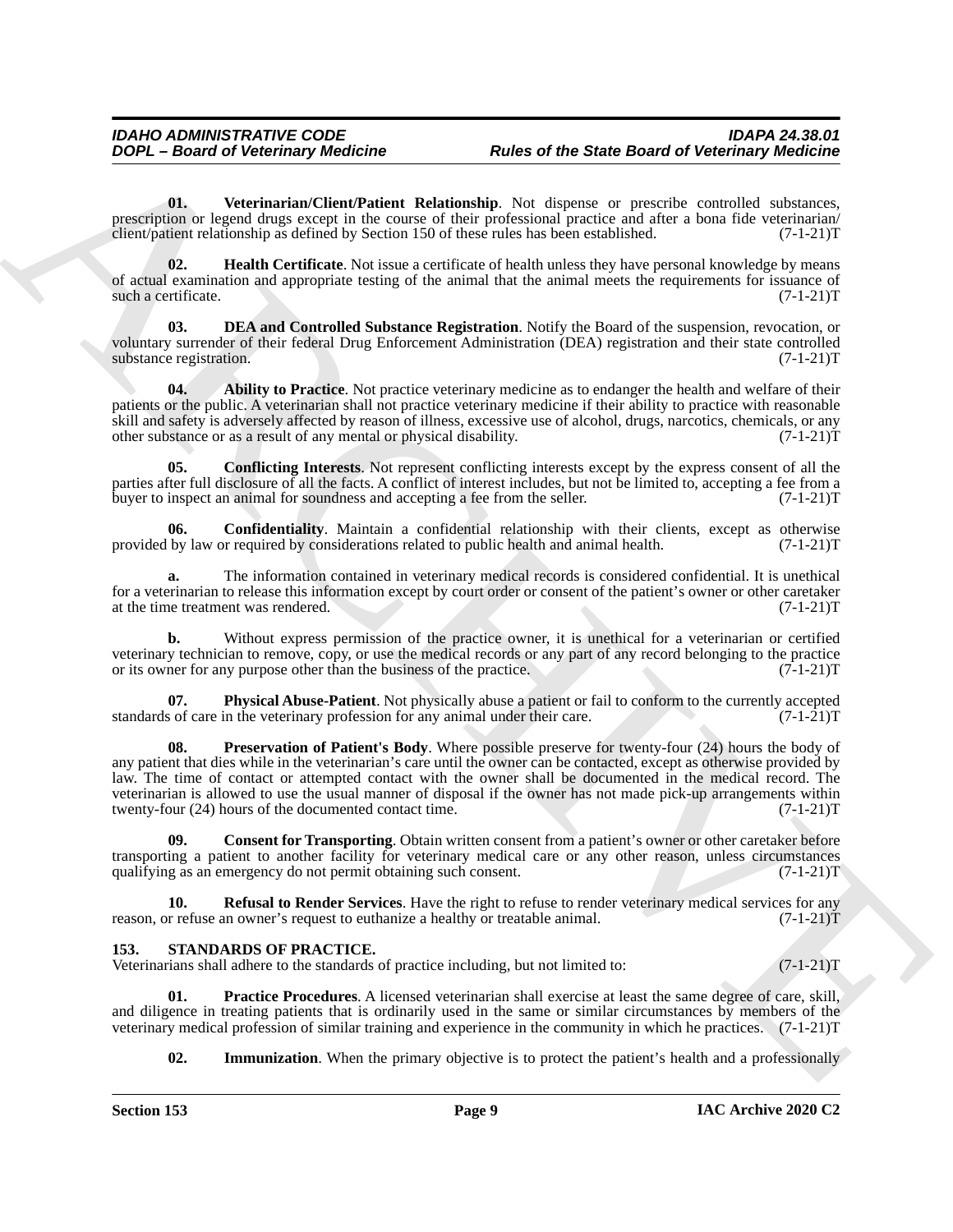### *IDAHO ADMINISTRATIVE CODE IDAPA 24.38.01 DOPL – Board of Veterinary Medicine Rules of the State Board of Veterinary Medicine*

<span id="page-9-5"></span><span id="page-9-4"></span>

| a. | The date on which such drug is dispensed;                | $(7-1-21)T$ |
|----|----------------------------------------------------------|-------------|
| b. | The name of the owner and patient;                       | $(7-1-21)T$ |
| c. | The name or initials of the person dispensing such drug; | $(7-1-21)T$ |
| d. | Directions for use, including dosage and quantity; and   | $(7-1-21)T$ |
| e. | The proprietary or generic name of the drug.             | $(7-1-21)T$ |

### <span id="page-9-3"></span><span id="page-9-2"></span><span id="page-9-1"></span><span id="page-9-0"></span>**154. RECORD KEEPING STANDARDS.**

|                         | <b>DOPL</b> - Board of Veterinary Medicine                                                                  | <b>Rules of the State Board of Veterinary Medicine</b>                                                                                                                                                                                                                                                                                                                                                                                                                                                                                                                                                                                                                                                                                                                                                                                      |             |
|-------------------------|-------------------------------------------------------------------------------------------------------------|---------------------------------------------------------------------------------------------------------------------------------------------------------------------------------------------------------------------------------------------------------------------------------------------------------------------------------------------------------------------------------------------------------------------------------------------------------------------------------------------------------------------------------------------------------------------------------------------------------------------------------------------------------------------------------------------------------------------------------------------------------------------------------------------------------------------------------------------|-------------|
|                         |                                                                                                             | acceptable immunization procedure is being sought, an examination of the animal by the veterinarian is required prior<br>to each and every immunization procedure, unless the animal has been examined in the last ninety (90) days, except<br>in the practice of large animal medicine where mass immunizations of animal herds is involved or when<br>immunization is performed by the patient's owner. For the purpose of this subsection, the definition of "owner" in<br>addition to ownership as defined by the laws of the ownership of property, non-profit organizations dedicated to the<br>care and treatment of animals is considered the owners of animals in their custody if such organizations are the<br>primary care giver for the animal or if the true owner of such animal cannot be immediately determined. (7-1-21)T |             |
| 03.<br>use of any drug. |                                                                                                             | <b>Relationship.</b> A veterinarian shall establish a valid veterinarian/client/patient relationship prior to<br>dispensing, using, prescribing, or selling any controlled substance or legend drug, or the prescribing of an extra-label                                                                                                                                                                                                                                                                                                                                                                                                                                                                                                                                                                                                   | $(7-1-21)T$ |
| 04.                     |                                                                                                             | <b>Dispense and Distribute in Good Faith.</b> A veterinarian dispensing or distributing any drug or<br>medicine will dispense or distribute such drug or medicine in good faith, within the context of a valid veterinarian/<br>client/patient relationship and will, except in the case of any drugs and medicines that are in containers that bear a<br>label of the manufacturer with information describing their contents and that are labeled indicating:                                                                                                                                                                                                                                                                                                                                                                             | $(7-1-21)T$ |
| a.                      | The date on which such drug is dispensed;                                                                   |                                                                                                                                                                                                                                                                                                                                                                                                                                                                                                                                                                                                                                                                                                                                                                                                                                             | $(7-1-21)T$ |
| b.                      | The name of the owner and patient;                                                                          |                                                                                                                                                                                                                                                                                                                                                                                                                                                                                                                                                                                                                                                                                                                                                                                                                                             | $(7-1-21)T$ |
| c.                      | The name or initials of the person dispensing such drug;                                                    |                                                                                                                                                                                                                                                                                                                                                                                                                                                                                                                                                                                                                                                                                                                                                                                                                                             | $(7-1-21)T$ |
| d.                      | Directions for use, including dosage and quantity; and                                                      |                                                                                                                                                                                                                                                                                                                                                                                                                                                                                                                                                                                                                                                                                                                                                                                                                                             | $(7-1-21)T$ |
| <b>e.</b>               | The proprietary or generic name of the drug.                                                                |                                                                                                                                                                                                                                                                                                                                                                                                                                                                                                                                                                                                                                                                                                                                                                                                                                             | $(7-1-21)T$ |
| 05.<br>supervision.     |                                                                                                             | Anesthesia Standards. All anesthetized animals shall be appropriately monitored and under                                                                                                                                                                                                                                                                                                                                                                                                                                                                                                                                                                                                                                                                                                                                                   | $(7-1-21)T$ |
| 154.                    | RECORD KEEPING STANDARDS.<br>animal group (for example, herd, litter, and flock) treated by a veterinarian. | Every veterinarian shall maintain detailed daily medical records of the animals treated. Records shall be readily<br>retrievable to be inspected, duplicated, or submitted when requested by the Board. All records shall be safeguarded<br>against loss, defacement, tampering, and use by unauthorized personnel. If changes are made to any records the<br>records must clearly reflect what the change is, who made the change, when the change was made, and why. Records<br>shall be maintained for a period of three (3) years following the last treatment or examination. Patient medical records<br>shall be maintained for every animal accepted and treated as an individual patient by a veterinarian, or for every                                                                                                            | $(7-1-21)T$ |
| 01.                     |                                                                                                             | Medical Records. Medical records shall include, but not be limited to:                                                                                                                                                                                                                                                                                                                                                                                                                                                                                                                                                                                                                                                                                                                                                                      | $(7-1-21)T$ |
| a.                      |                                                                                                             | Name, address and phone number of the animal's owner or other caretaker.                                                                                                                                                                                                                                                                                                                                                                                                                                                                                                                                                                                                                                                                                                                                                                    | $(7-1-21)T$ |
| b.<br>group.            |                                                                                                             | Name and description, sex (if readily determinable), breed and age of animal; or description of                                                                                                                                                                                                                                                                                                                                                                                                                                                                                                                                                                                                                                                                                                                                             | $(7-1-21)T$ |
| c.                      | Dates (beginning and ending) of custody of the animal.                                                      |                                                                                                                                                                                                                                                                                                                                                                                                                                                                                                                                                                                                                                                                                                                                                                                                                                             | $(7-1-21)T$ |
| d.                      |                                                                                                             | A short history of the animal's condition as it pertains to the animal's medical status.                                                                                                                                                                                                                                                                                                                                                                                                                                                                                                                                                                                                                                                                                                                                                    | $(7-1-21)T$ |
| e.<br>suspected.        |                                                                                                             | Results and notation of each examination, including the animal's condition and diagnosis                                                                                                                                                                                                                                                                                                                                                                                                                                                                                                                                                                                                                                                                                                                                                    | $(7-1-21)T$ |
| f.                      | route of administration for both inpatient and outpatient care.                                             | All medications, treatments, prescriptions or prophylaxis given, including amount, frequency, and                                                                                                                                                                                                                                                                                                                                                                                                                                                                                                                                                                                                                                                                                                                                           | $(7-1-21)T$ |
|                         |                                                                                                             |                                                                                                                                                                                                                                                                                                                                                                                                                                                                                                                                                                                                                                                                                                                                                                                                                                             |             |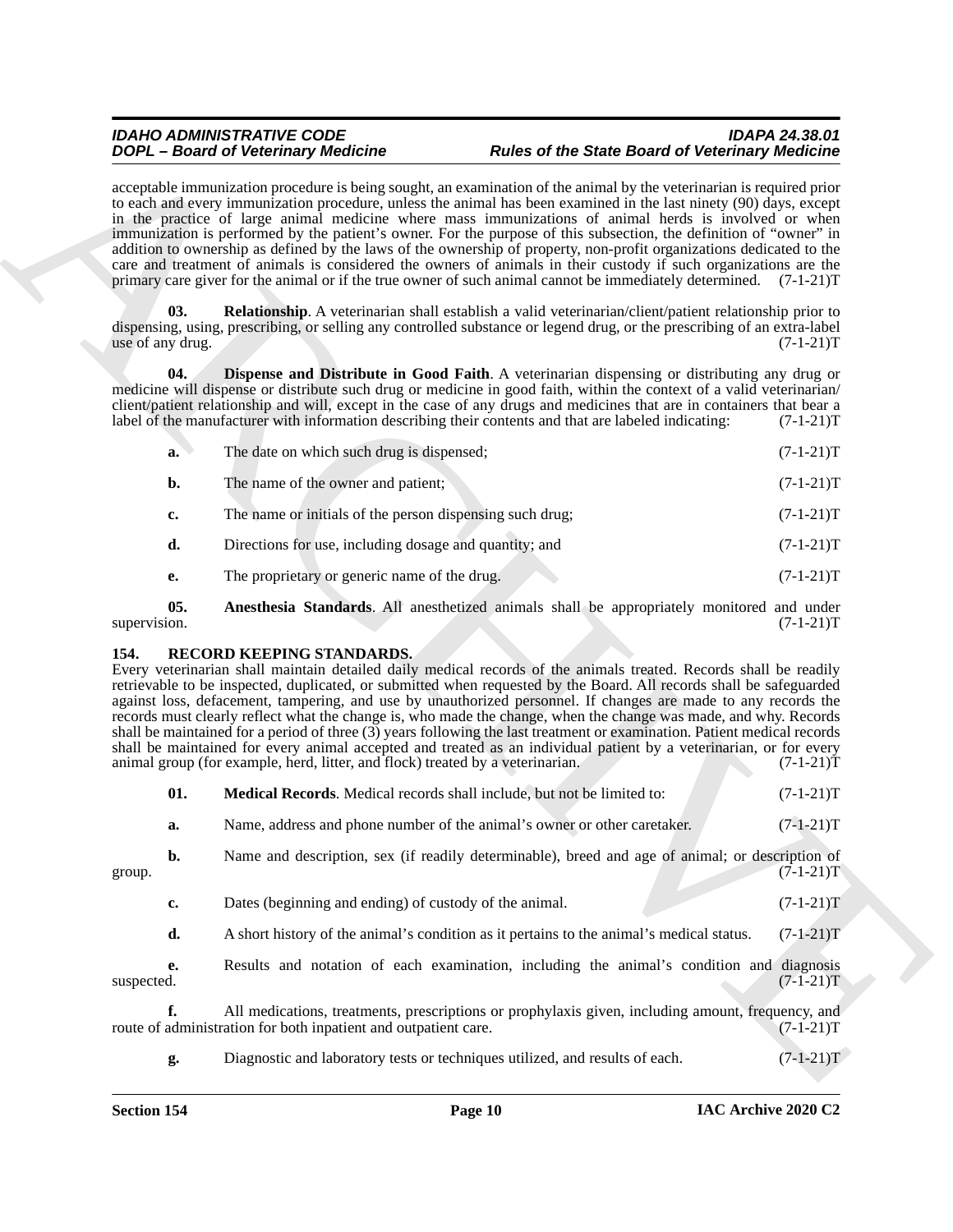**h.** All anesthetized animals shall be appropriately monitored and under supervision at all times.<br>
a of this monitoring shall be documented in writing in the medical record. (7-1-21) Evidence of this monitoring shall be documented in writing in the medical record.

<span id="page-10-5"></span>**02. Consent Forms**. Consent forms, signed by the patient's owner or other legal caretaker for each surgical or anesthesia procedure requiring hospitalization or euthanasia, shall be obtained, except in emergency<br>situations, for each animal and be maintained on file with the practitioner. (7-1-21) situations, for each animal and be maintained on file with the practitioner.

<span id="page-10-10"></span><span id="page-10-9"></span>**03. Postoperative Instructions**. Postoperative home-care instructions shall be provided in writing and be noted in the medical record. (7-1-21)T

**DOPE - Beard of Veterinary fielding in a summarized phe Same Beard of Veterinary fielding<br>
Notes of the analytical state symptomic state of the symptomic and distribution and distribution and distribution and distributio** Treatment Records. Veterinarians who practice with other veterinarians shall indicate by recognizable means on each patient's or animal group's medical record any treatment the veterinarian personally performed and which treatments and procedures were delegated to a technician or assistant to perform. The patient's record must also include a notation indicating when the animal was handed-off to another veterinarian or a treatment or procedure delegated to a technician or assistant along with a summary of the animal's condition and diagnosis at the time of the hand-off.  $(7-1-21)T$ the time of the hand-off.

<span id="page-10-8"></span>**05. Ownership of Medical Records**. Medical records are the personal property of the hospital or the proprietor of the practice that prepares them. Other veterinarians, including those providing subsequent health needs for a patient, and the patient's owner may receive a copy of the patient's medical record, upon the request of the patient's owner or other caretaker. Records shall be supplied within three (3) business days, counting the day of the request if a business day. (7-1-21)T request if a business day.

<span id="page-10-6"></span>**06. Diagnostic Image Identification and Ownership**. All diagnostic images shall be labeled in the emulsion film or digitally imprinted to identify the veterinarian or premise, the patient, the owner, the date, and anatomical orientation. A diagnostic image is the physical property of the hospital or the proprietor of the practice that prepares it, and it shall be released upon the request of another veterinarian who has the authorization of the owner of the animal to whom it pertains or to the Board. Such diagnostic images shall be returned within a reasonable time to the veterinarian who originally ordered them to be prepared.  $(7-1-21)$ T time to the veterinarian who originally ordered them to be prepared.

<span id="page-10-7"></span>**07. Estimates**. A veterinarian shall make available to each client a written estimate on request.

 $(7-1-21)T$ 

### <span id="page-10-0"></span>**155. -- 199. (RESERVED)**

### <span id="page-10-2"></span><span id="page-10-1"></span>**200. COMMITTEE ON HUMANE EUTHANASIA.**

Pursuant to Section 54-2105(8), Idaho Code, a Committee on Humane Euthanasia (COHE) is established and consists of no fewer than five (5) members appointed by the Board. At its discretion, the Board may appoint itself as the COHE. New members will be nominated by either the Board or the COHE and be confirmed by the Board. Applicants for a COHE position shall be certified euthanasia technicians (CETs) and employed by a certified euthanasia agency or be a veterinarian (7-1-21)T

**01.** Term. Each member may serve for three (3) years, at the pleasure of the Board. A COHE member may be eligible for reappointment. If there is a vacancy for any cause, the COHE or the Board shall nominate and confirm a successor to fill the unexpired term. (7-1-21) confirm a successor to fill the unexpired term.

<span id="page-10-4"></span><span id="page-10-3"></span>**02. Duties**. The duties of COHE members include, but are not limited to, the following: (7-1-21)T

**a.** Coordinate and provide euthanasia training classes as needed.  $(7-1-21)$ T

**b.** Inspect and certify agencies. (7-1-21)T

**c.** Review the applications, records, performance, methods and procedures used by agencies and persons seeking to be certified or to renew their certification as a Certified Euthanasia Agency (CEA) or Certified Euthanasia Technician (CET). (7-1-21)T Euthanasia Technician (CET).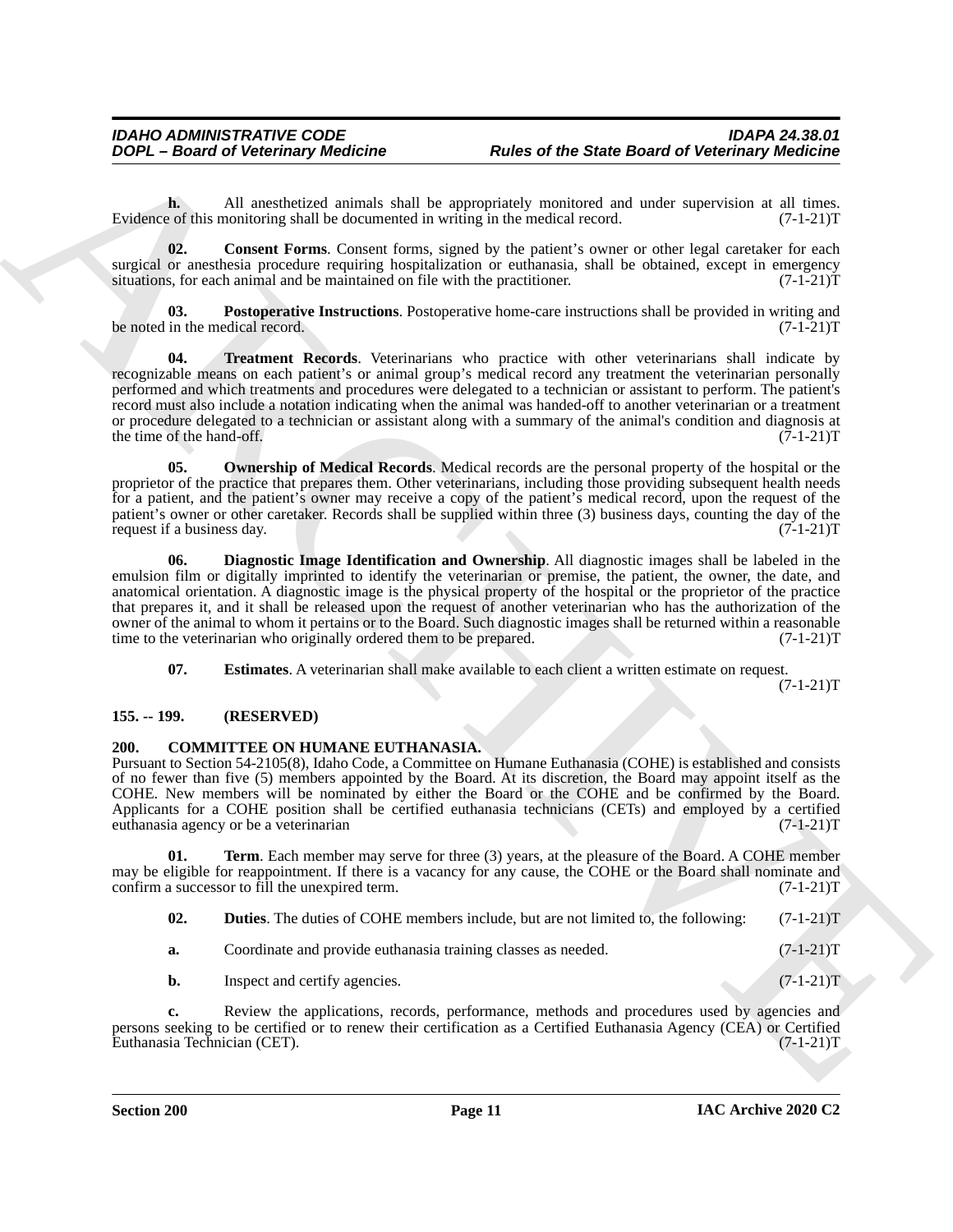**d.** Conduct written and practical examinations for applicants applying for certification and authorize ion through the Board. (7-1-21) certification through the Board.

<span id="page-11-7"></span><span id="page-11-6"></span>**e.** Recommend suspension or revocation of a certification when necessary.  $(7-1-21)$ T

### <span id="page-11-0"></span>**201. METHODS OF EUTHANASIA AND PRE-EUTHANASIA SEDATION.**

Methods approved by the COHE and used for the purpose of humanely euthanizing and sedating sick, homeless, or<br>(7-1-21)T unwanted pets and animals:

<span id="page-11-8"></span>**01. Euthanasia Drugs**. Any Schedule II non-narcotic or Schedule III non-narcotic euthanasia drug covered by the Controlled Substances Act that has first been approved in writing by the COHE and the Board. A list of approved euthanasia drugs is on file at the Board office. (7-1-21) of approved euthanasia drugs is on file at the Board office.

**EXAMPLE The Contentration Schedule The State Beatt diet Schedule Contentration of the State Beatt diet Schedule Contentration of the State Beatt distribute the state of the State Beatt of the State Contentration of the S 02. Pre-Euthanasia Sedation Drugs**. Any Schedule III or Schedule IV narcotic or non-narcotic controlled substance as defined by the Controlled Substances Act, or other legend drugs that have been approved for use by CEAs or CETs at a CEA facility. Such pre-euthanasia sedation drugs shall be limited to those approved in writing by the COHE and the Board. A list of approved pre-euthanasia sedation drugs is on file at the Board office.  $(7-1-21)T$ 

### <span id="page-11-9"></span><span id="page-11-1"></span>**202. PROCUREMENT AND ADMINISTRATION OF APPROVED DRUGS.**

In order for a certified euthanasia agency to obtain approved drugs for euthanizing animals and a certified euthanasia technician to administer such drugs, the following procedure shall be followed:  $(7-1-21)$ T technician to administer such drugs, the following procedure shall be followed:

<span id="page-11-12"></span>**01. DEA Registration**. A certified euthanasia agency (CEA) shall appoint a person who will be responsible for ordering the approved drugs and who shall submit an application for the agency's registration as a Euthanasia Agency Practitioner-A.S. to the Drug Enforcement Agency (DEA). The CEA shall also designate a certified euthanasia technician (CET) who will be responsible for the security of the agency's approved drugs.  $(7-1-21)T$ 

<span id="page-11-11"></span>**02. Controlled Substance Registration**. Each CET employed by the agency shall apply for a controlled substance registration from the Idaho Board of Pharmacy under their individual name and using the CEA's DEA registration number. (7-1-21)T

<span id="page-11-13"></span>**03. Purchase of Approved Drugs**. After the certified euthanasia agency has received a DEA registration number and the CETs at that agency have received their Idaho Board of Pharmacy controlled substance registrations, the designated individual for the agency may on behalf of the agency purchase approved drugs for<br>storage at the CEA location. Approved drugs shall only be obtained from a drug wholesaler. (7-1-21)T storage at the CEA location. Approved drugs shall only be obtained from a drug wholesaler.

<span id="page-11-10"></span>**04. Administration of Approved Drugs**. Certified euthanasia technicians employed by certified euthanasia agencies and registered with the Idaho Board of Pharmacy may perform euthanasia by the administration of approved drugs. (7-1-21)T

### <span id="page-11-2"></span>**203. (RESERVED)**

### <span id="page-11-4"></span><span id="page-11-3"></span>**204. CERTIFIED EUTHANASIA AGENCY.**

A certified euthanasia agency is a law enforcement agency, an animal control agency, a humane society, or an animal shelter that has been inspected and certified by the COHE or the Board, Section 54-2103(8), Idaho Code. In order to be certified to purchase and store approved drugs, certified euthanasia agencies shall be inspected by the COHE or the Board and shall meet the following criteria:  $(7-1-21)$ T the Board and shall meet the following criteria:

| $(7-1-21)T$ |
|-------------|
|             |

<span id="page-11-5"></span>**a.** Each agency will maintain a current written list of CET(s). (7-1-21)T

**b.** Access to the approved drugs in a locked drug storage cabinet will be limited to licensed veterinary supervisors and assigned CET. Such persons will be responsible for the security of the approved drugs and allow withdrawal of the approved drugs only to a person certified by the Board and registered with the Idaho Board of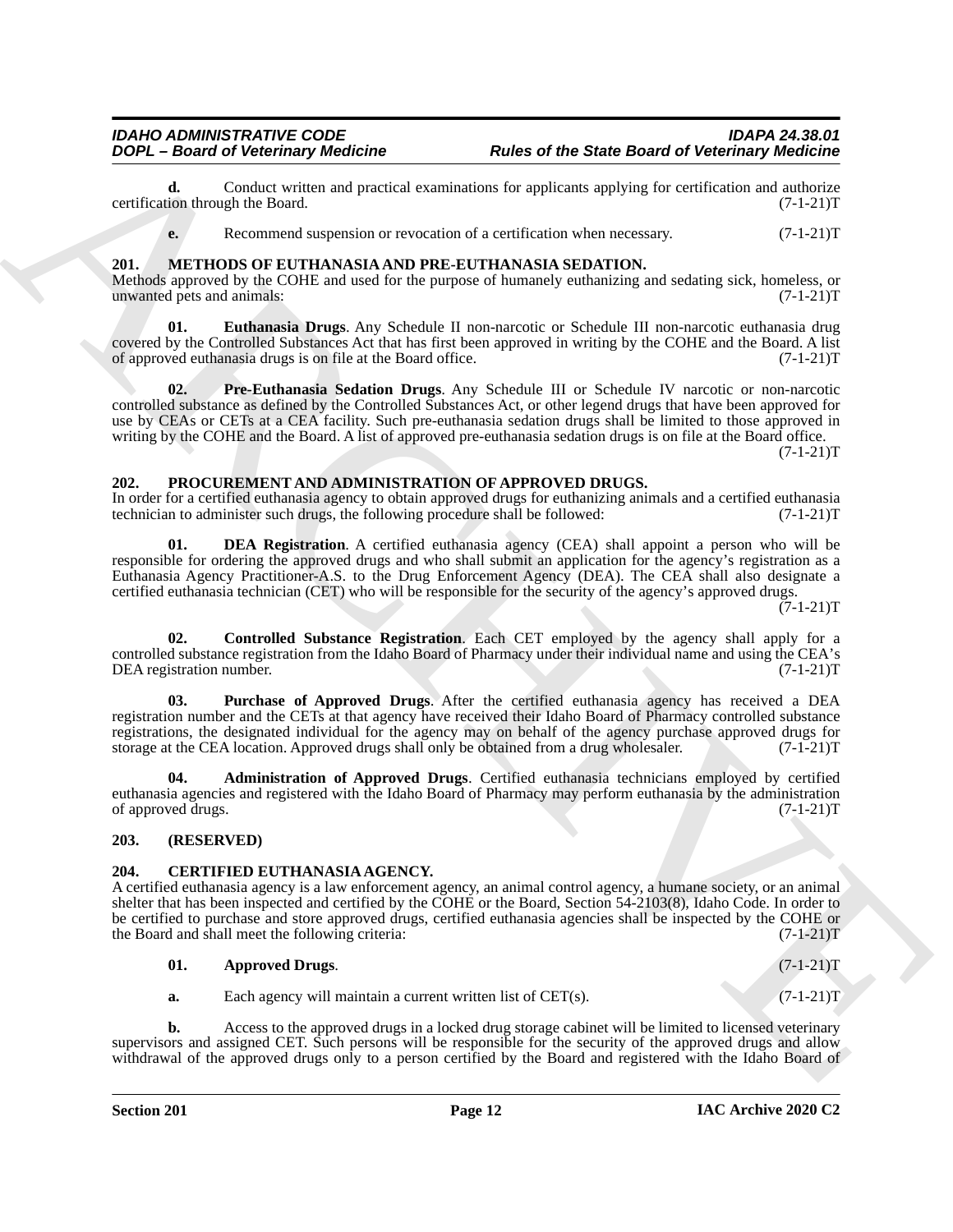<span id="page-12-4"></span><span id="page-12-3"></span><span id="page-12-2"></span><span id="page-12-1"></span><span id="page-12-0"></span>

|                            | <b>DOPL</b> - Board of Veterinary Medicine                                                                                                                                                                                                                                                                                                                                                                           | <b>Rules of the State Board of Veterinary Medicine</b> |             |
|----------------------------|----------------------------------------------------------------------------------------------------------------------------------------------------------------------------------------------------------------------------------------------------------------------------------------------------------------------------------------------------------------------------------------------------------------------|--------------------------------------------------------|-------------|
|                            | Pharmacy to administer such drugs.                                                                                                                                                                                                                                                                                                                                                                                   |                                                        | $(7-1-21)T$ |
| $c_{\bullet}$              | All approved drugs shall be prepared according to the manufacturer's instructions.                                                                                                                                                                                                                                                                                                                                   |                                                        | $(7-1-21)T$ |
| d.                         | Needles and syringes will be of medical quality and will not be reused.                                                                                                                                                                                                                                                                                                                                              |                                                        | $(7-1-21)T$ |
| 02.                        | Proper Labeling. Upon removal from the shipment carton, each individual container of an<br>approved drug will be labeled with the drug name and strength, the date the drug was prepared, a drug hazard warning<br>label and the name and address of the agency owning the drug.                                                                                                                                     |                                                        | $(7-1-21)T$ |
| 03.                        | <b>Temporary Storage.</b> When a CET is on duty and when animals are being euthanized throughout<br>the workday, approved drugs may be kept in a temporary locked drug storage cabinet. The key to this cabinet shall be<br>secured by a licensed veterinary supervisor or the lead CET designated on the DEA controlled substance registration,<br>and made available to the CET(s) performing euthanasia that day. |                                                        | $(7-1-21)T$ |
| 04.                        | <b>Record Keeping.</b> Proper record keeping of approved drugs shall include the following: (7-1-21)T                                                                                                                                                                                                                                                                                                                |                                                        |             |
| a.<br>number.              | Shipment records showing receipt of the approved drugs shall be maintained and include all<br>information required by federal law, the date the shipment was received, the amount, the source, and the invoice                                                                                                                                                                                                       |                                                        | $(7-1-21)T$ |
| b.                         | Administration records showing the date an approved drug was:                                                                                                                                                                                                                                                                                                                                                        |                                                        | $(7-1-21)T$ |
| $\mathbf{i}$ .             | Administered;                                                                                                                                                                                                                                                                                                                                                                                                        |                                                        | $(7-1-21)T$ |
| ii.                        | Weight and species of animal;                                                                                                                                                                                                                                                                                                                                                                                        |                                                        | $(7-1-21)T$ |
| iii.<br>capture restraint; | Dosage of each drug administered for pre-euthanasia sedation, euthanasia, and remote chemical                                                                                                                                                                                                                                                                                                                        |                                                        | $(7-1-21)T$ |
| iv.                        | Identification of the person who dispensed the approved drugs; and, if applicable;                                                                                                                                                                                                                                                                                                                                   |                                                        | $(7-1-21)T$ |
| V.                         | Identification of the veterinarian or CET who supervised the dispensing shall be maintained.                                                                                                                                                                                                                                                                                                                         |                                                        | $(7-1-21)T$ |
| c.                         | Records of wastage shall be maintained and signed by the CET administering the approved drug<br>and the CET responsible for security.                                                                                                                                                                                                                                                                                |                                                        | $(7-1-21)T$ |
| d.                         | A weekly record of the approved drugs on hand, minus the amounts withdrawn for administration,<br>signed by the CET responsible for security.                                                                                                                                                                                                                                                                        |                                                        | $(7-1-21)T$ |
| e.                         | Disposal records of any expired or unwanted approved drugs shall be maintained.                                                                                                                                                                                                                                                                                                                                      |                                                        | $(7-1-21)T$ |
| f.                         | All records shall be filed in chronological order in a binder that is labeled with the name of the<br>agency and be kept for a period of three (3) years.                                                                                                                                                                                                                                                            |                                                        | $(7-1-21)T$ |
| 05.                        | Proper Sanitation. The euthanasia area shall be clean and regularly disinfected.                                                                                                                                                                                                                                                                                                                                     |                                                        | $(7-1-21)T$ |
| 06.                        | <b>Other Site Conditions.</b>                                                                                                                                                                                                                                                                                                                                                                                        |                                                        | $(7-1-21)T$ |
| a.                         | Each agency shall have a specific area designated for euthanasia that is a separate room or area that<br>is not used for any other purpose while animals are being euthanized:                                                                                                                                                                                                                                       |                                                        | $(7-1-21)T$ |
| b.                         | The euthanasia area shall have a table or other work area where animals can be handled, and a<br>cabinet, table or work bench where the drugs, needles, syringes and clippers can be placed.                                                                                                                                                                                                                         |                                                        | $(7-1-21)T$ |
|                            | The following items and materials shall either be kept in the euthanasia area or brought to the area                                                                                                                                                                                                                                                                                                                 |                                                        |             |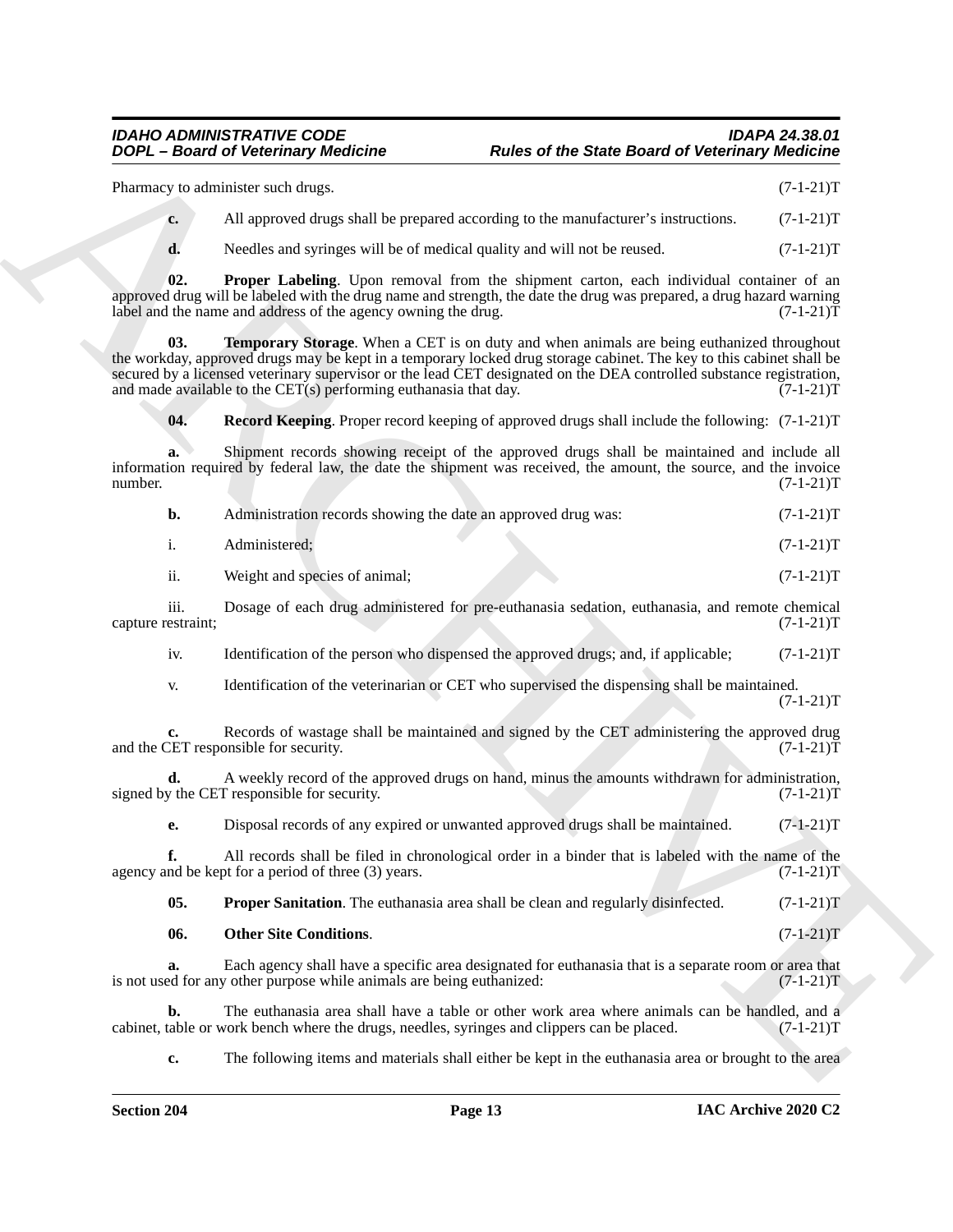**EXAMPLE The state Board of Veteriniary Residenties<br>
Scale the State Board of Veteriniary Residence<br>
Scale the state and section were an investor of the state Board of Veteriniary Residence<br>
The Chivar Scale of the State** each time an animal is euthanized: (7-1-21)T i. A first aid kit that meets minimum first aid supply standards;  $(7-1-21)T$ ii. One (1) or more tourniquets;  $(7-1-21)T$ iii. Standard electric clippers with No. 40 blade; (7-1-21)T iv. Animal control stick for dogs and animal net for cats (if the agency handles cats);  $(7-1-21)$ T v. Stethoscope; (7-1-21)T vi. Disinfectant.  $(7-1-21)T$ 

vii. The current certification cards for the CEA and all CETs working at the CEA, which shall be kept together. The CEA is strongly encouraged to keep all DEA and Idaho Board of Pharmacy registration cards together with the certification cards. (7-1-21)T with the certification cards.

<span id="page-13-2"></span><span id="page-13-1"></span>**d.** All equipment shall be in good working order. (7-1-21)T

**07.** Equipment Stored. All equipment shall be stored so that it does not create a safety hazard for the personnel.  $(7-1-21)T$ personnel. (7-1-21)T

**08.** Certification Renewal. Certifications may be renewed upon successful completion of a facility inspection by a COHE member, a member of the Board or other individual appointed by the COHE and payment of the annual renewal fee. (7-1-21) the annual renewal fee.

### <span id="page-13-3"></span><span id="page-13-0"></span>**205. CERTIFIED EUTHANASIA TECHNICIAN.**

<span id="page-13-5"></span>**01. Training and Examinations**. The COHE or the Board will develop training sessions, materials, itten examination. (7-1-21) and a written examination.

<span id="page-13-4"></span>**02. Certification Standards**. Applicants for certification as a CET shall be eighteen (18) years of age or older and demonstrate proficiency in compliance with the following standards: (7-1-21)T

**a.** Demonstrate competency in euthanasia techniques in the presence of a COHE or Board member, or approved by the Board:  $(7-1-21)T$ a person approved by the Board:

CETs are fully responsible for all actions that take place in the euthanasia area when an animal is brought to the area including, but not limited to, animal handling, use of the proper restraint technique, the proper drug dosage, and drug handling;  $(7-\hat{1}-2\hat{1})T$ 

ii. CETs shall be able to competently perform intravenous injections on dogs and intraperitoneal injections on both dogs and cats. Intravenous injections on cats shall not be required as part of the certification process, but when performed, meet the standards listed in Subparagraph 205.02.a.ii.(1) of these rules. Intracardiac injections on dogs and cats shall not be required as part of the certification process, but when performed, are restricted to the limitations listed in Subparagraph 205.02.a.ii.(3) of these rules. (7-1-21)T

(1) Intravenous Injections: The CET shall be able to competently insert the needle into an animal's vein when an animal is injected by this method. A minimum of two (2) people shall be required for any IV injection. One (1) person shall be a CET and one (1) or more people shall be the handler. The handler does not need to be a CET, but the handler should be trained in human safety and animal handling techniques; (7-1-21)T

(2) Intraperitoneal Injections: The CET shall be able to competently insert the needle into the proper area of the peritoneal cavity when an animal is injected by this method. It is recommended that animals injected by this method be placed into a cage or carrier with no other animals. The cage or carrier shall be covered with cloth or other material that can keep the injected animal isolated from the normal activities in the euthanasia area.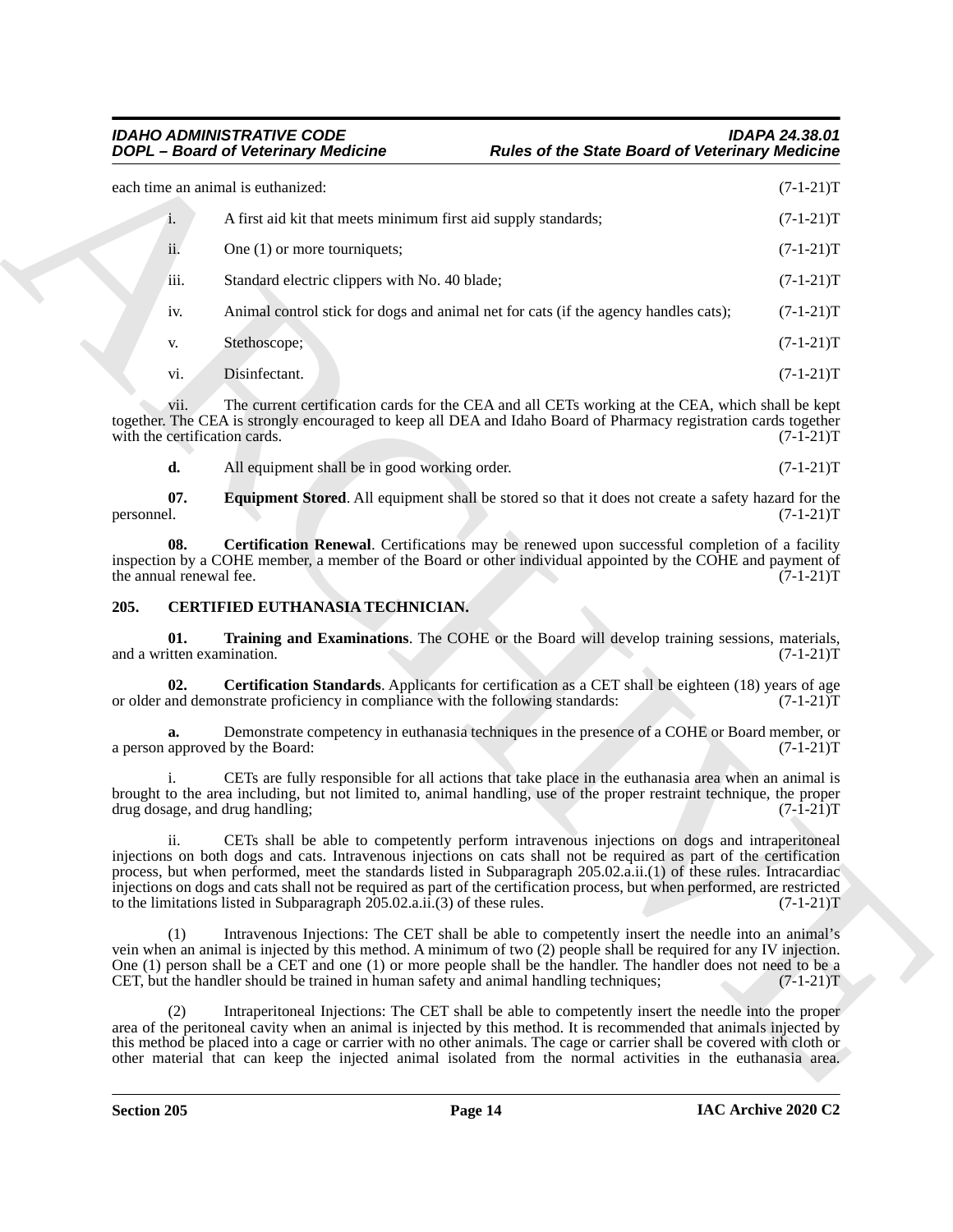### *IDAHO ADMINISTRATIVE CODE IDAPA 24.38.01 DOPL – Board of Veterinary Medicine Rules of the State Board of Veterinary Medicine*

Intraperitoneal injections may be administered by a CET without a handler. (7-1-21)T

(3) Intracardiac Injections: Intracardiac injection shall be performed only on an anesthetized animal. CETs shall be able to competently insert the needle into the heart of an anesthetized animal, and intracardiac injections may be administered by a CET without a handler. (7-1-21)T

iii. No other euthanasia injection procedures are permitted in any type of animal with the exception of cular and subcutaneous injections for pre-euthanasia sedation;  $(7-1-21)$ intramuscular and subcutaneous injections for pre-euthanasia sedation;

iv. Oral administration of approved euthanasia drugs is permitted for any animal that cannot be or restrained without serious danger to human safety;  $(7-1-21)$ captured or restrained without serious danger to human safety;

**b.** Demonstrate proper record keeping. A record of all approved drugs received and used by the hall be kept containing the following information:  $(7-1-21)$ agency shall be kept containing the following information:

A weekly verification of the drug stock on hand, minus the amounts withdrawn for administration,  $(7-1-21)T$ signed by the CET responsible for security;

ii. An entry of the date that a new bottle of any approved drug is opened and the volume of the bottle, signed by the CET responsible for security; (7-1-21)T

|  | $\cdots$<br>111. |  |  |  | The species and approximate weight of each animal administered a drug; | $(7-1-21)T$ |
|--|------------------|--|--|--|------------------------------------------------------------------------|-------------|
|--|------------------|--|--|--|------------------------------------------------------------------------|-------------|

iv. The amount of the drug that was administered;  $(7-1-21)$ T

v. The date the drug was administered; (7-1-21) T

vi. The signature of the CET who administered the drug;  $(7-1-21)$ T

vii. A record of the amount of the drug wasted, if any, signed by the CET administering the drug and responsible for security; and  $(7-1-21)$ T the CET responsible for security; and

viii. A record of any disposal of expired or unwanted approved drugs, other chemical agent or the containers, instruments and equipment used in their administration, signed by the CET and disposed of in accordance<br>with the Idaho Board of Pharmacy law and rules and the Code of Federal Regulations. (7-1-21)T with the Idaho Board of Pharmacy law and rules and the Code of Federal Regulations.

**c.** Demonstrate understanding and concern for the needs and humane treatment of individual animals:  $(7-1-21)T$ 

i. All animals shall be handled in a manner that minimizes stress to the animal and maximizes the personal safety of the CET and the handler. Each animal shall be handled with the least amount of restraint necessary, but human safety is always the primary concern. Handling includes all aspects of moving an animal from one (1) area to another;  $(7-1-21)T$ 

ii. The use of control sticks and other similar devices shall be limited to fractious or potentially us animals; and  $(7-1-21)T$ dangerous animals; and

iii. Animals shall not be placed in cages or kennels with other breeds or species that are incompatible animal in question or be overcrowded in a cage or kennel. (7-1-21) with the animal in question or be overcrowded in a cage or kennel.

**EXACT CONSULTER CONFIDENTIAL CONFIDENTIAL CONFIDENTIAL CONFIDENTIAL CONFIDENTIAL CONFIDENTIAL CONFIDENTIAL CONFIDENTIAL CONFIDENTIAL CONFIDENTIAL CONFIDENTIAL CONFIDENTIAL CONFIDENTIAL CONFIDENTIAL CONFIDENTIAL CONFIDENT d.** Demonstrate ability to verify death. The animal should become unconscious and show terminal signs within sixty (60) minutes of drug administration. If any animal does not show any of these signs within the designated time period, the CET shall re-administer the drug. An animal that has received an approved drug orally may be injected with the same or another approved drug after it has become unconscious. Verification is the responsibility of the CET and shall be made by physical examination of the individual animal. One (1) of the following two (2) standards for death shall be met:  $(7-1-21)T$ following two  $(2)$  standards for death shall be met: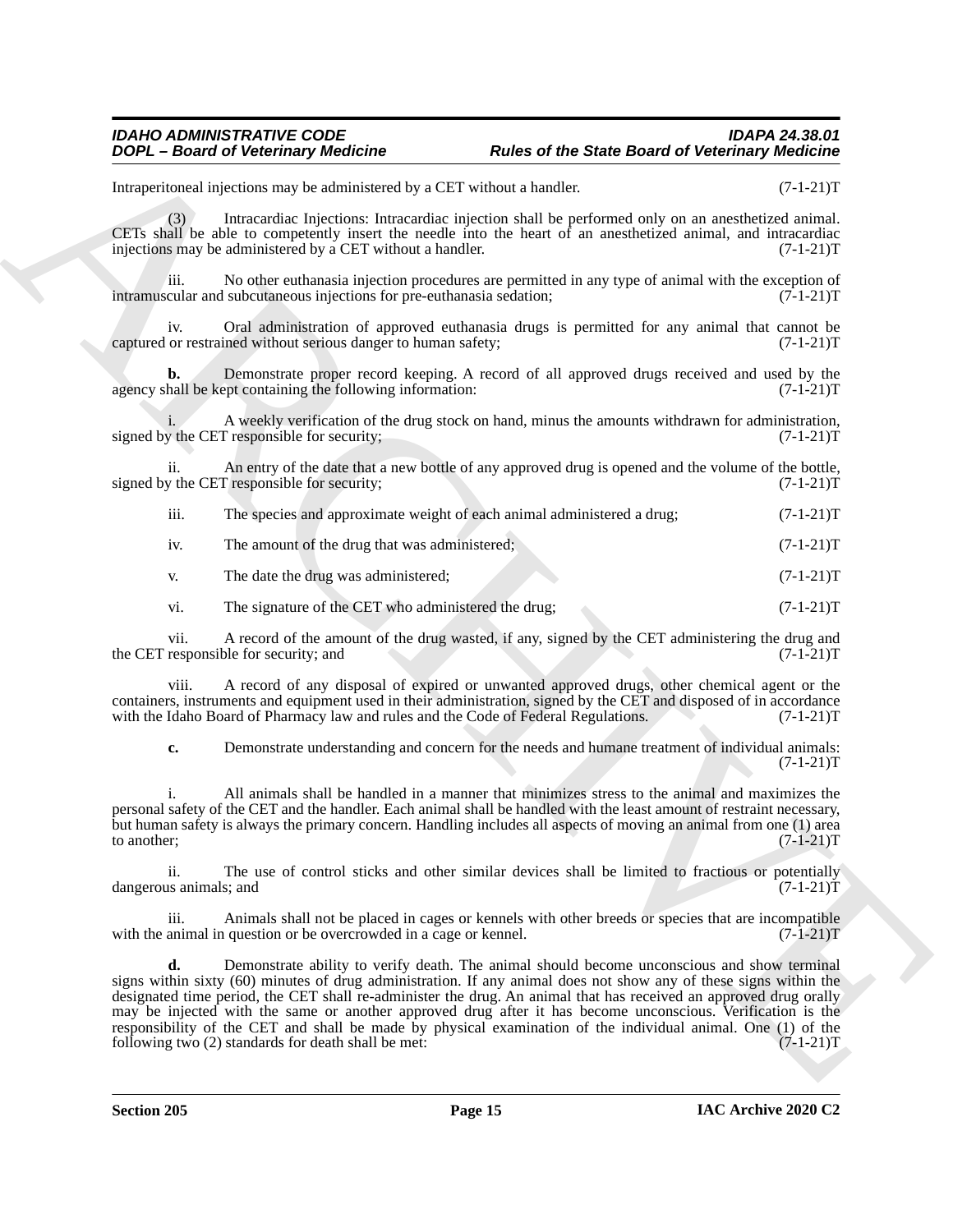i. Rigor mortis; or (7-1-21)T

ii. Complete lack of heartbeat (as checked with a stethoscope), complete lack of respiration, and  $\epsilon$  lack of corneal and palpebral reflexes. (7-1-21) complete lack of corneal and palpebral reflexes.

**e.** Demonstrate ability to communicate with handlers during the euthanasia process.  $(7-1-21)$ T

<span id="page-15-0"></span>**03. Certification**. (7-1-21)T

**a.** An individual shall not be certified as a CET until such time as he has successfully passed a euthanasia written examination, a practical or clinical examination, and an Idaho euthanasia jurisprudence examination.  $(7-1-21)T$ 

**EXAMPLE 1988** and the state that the state the state Board of Veterinary Residence<br>
A response to the state that the state of the state and the state in the state of the state of the state of the state of the state of th **b.** The practical examination will test the individual's knowledge and skills in the hands-on application of euthanasia procedures and practices in a clinical setting under the direction of a COHE member, a Board member, or a designee of either the COHE or Board. The Idaho euthanasia jurisprudence examination (which can either be a separate written test or combined with the euthanasia written examination) will be an examination testing the individual's understanding of Idaho laws and Board rules addressing the practice of euthanasia. Both the euthanasia written examination and the euthanasia jurisprudence examination will be developed by the Board, the COHE, or a designee of either the Board or the COHE.  $(7-1-21)T$ 

**c.** A passing score for the euthanasia written examination is eighty percent (80%), or such other score as deemed appropriate by the Board or the COHE. A passing score for the euthanasia jurisprudence examination is ninety percent (90%), or such other score as deemed appropriate by the Board or the COHE. A failed euthanasia jurisprudence examination may be retaken multiple times upon making arrangements acceptable to the Board.

 $(7-1-21)T$ 

**d.** Initial certification and certification renewal training sessions and examinations will be conducted at least once per year prior to July 1, and at such other times deemed necessary by the COHE, the Board, or a designee of either the COHE or the Board. Upon approval of the Board, a COHE member, or the designee of either the Board or the COHE, an individual may take the euthanasia written examination, the practical examination, and the euthanasia jurisprudence examination in any order. (7-1-21) T

**e.** An individual who has passed the written examination, but has not attended a training session and has not passed the practical examination, may serve as a probationary euthanasia technician under the direct supervision of a currently certified CET until such time as the next training course, practical examination and certification are conducted by a COHE member, a Board member, or the designee of either the COHE or the Board.  $(7-1-21)T$ 

**f.** An individual who has not passed the written examination may not serve as a euthanasia technician.  $(7-1-21)T$ 

**g.** An individual who attends a training session and passes the written examination but fails the practical examination may serve on probation until he has been re-examined. If the individual fails to pass the practical examination a second time and wishes to apply again, the individual shall attend the next regular training session and written examination.  $(7-1-21)$ T session and written examination.

Upon termination from an agency as defined in Section 204 of these rules, a CET's certification immediately becomes invalid and the CET shall not perform animal euthanasia until employed by another certified<br>euthanasia agency, at which time the certification may be reinstated. (7-1-21) euthanasia agency, at which time the certification may be reinstated.

The agency shall notify the Board office in writing within thirty (30) days from the date the CET's at agency is terminated. (7-1-21)T employment at that agency is terminated.

**j.** If a CET is employed again by a CEA prior to the expiration of their certification, the CEA employer may request reinstatement of the CET's certification. If a CET has not attended a euthanasia training in the three (3)-year period preceding recertification, the CET may not be recertified and will need to reapply for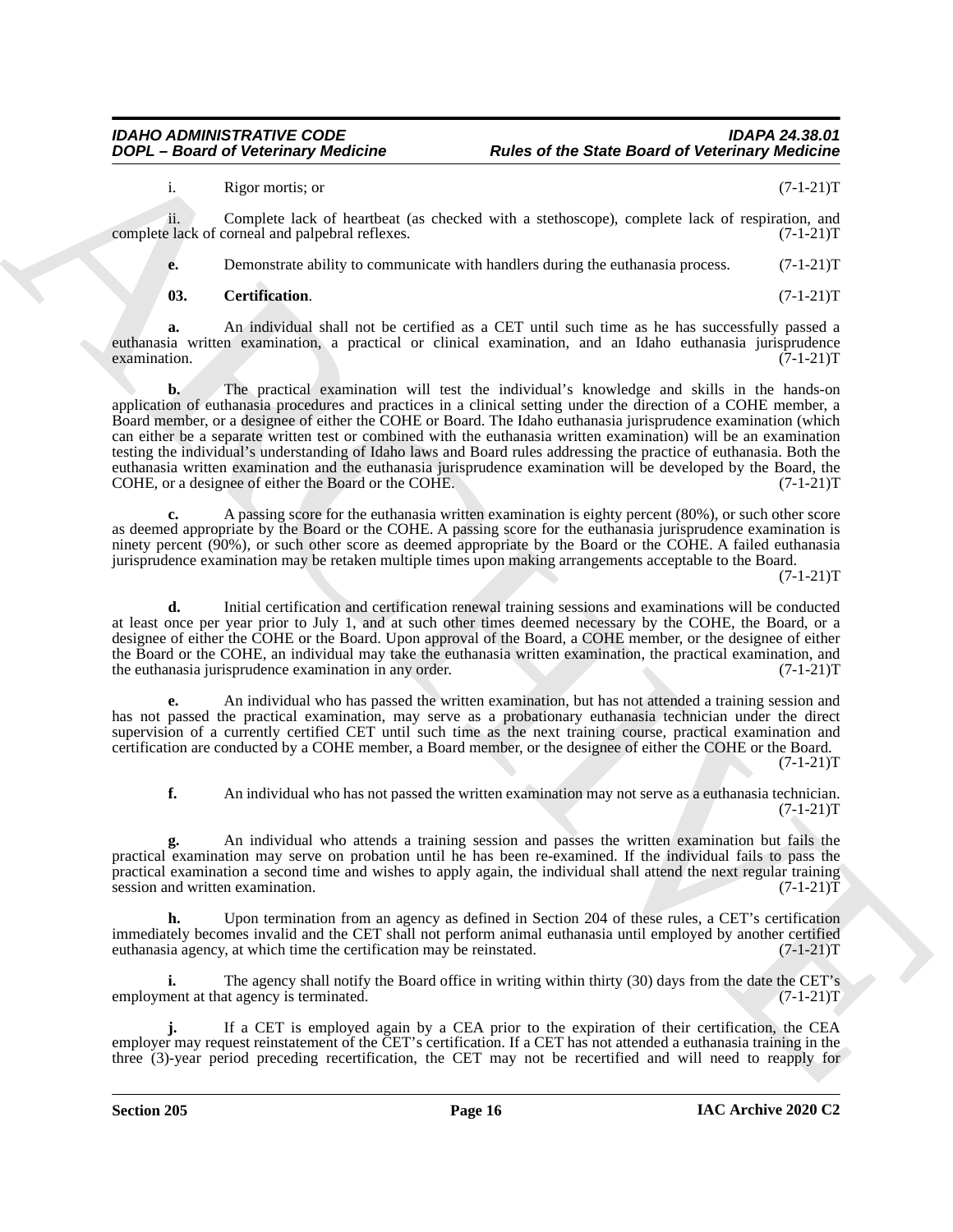## <span id="page-16-8"></span><span id="page-16-7"></span><span id="page-16-6"></span><span id="page-16-5"></span><span id="page-16-4"></span><span id="page-16-3"></span><span id="page-16-2"></span><span id="page-16-1"></span>*IDAHO ADMINISTRATIVE CODE IDAPA 24.38.01*

<span id="page-16-0"></span>

| <b>DOPL</b> - Board of Veterinary Medicine |                                                                                                                                                | <b>Rules of the State Board of Veterinary Medicine</b>                                                                                                                                                                                                                                                                                                                        |  |  |
|--------------------------------------------|------------------------------------------------------------------------------------------------------------------------------------------------|-------------------------------------------------------------------------------------------------------------------------------------------------------------------------------------------------------------------------------------------------------------------------------------------------------------------------------------------------------------------------------|--|--|
|                                            | certification, at COHE discretion.                                                                                                             | $(7-1-21)T$                                                                                                                                                                                                                                                                                                                                                                   |  |  |
| k.                                         | All certifications expire on July 1 of each year.                                                                                              | $(7-1-21)T$                                                                                                                                                                                                                                                                                                                                                                   |  |  |
| 04.                                        | euthanasia training and pay the current training and certification fee prescribed by Section 014 of these rules.                               | Certification Renewal. Certifications may be renewed each year by payment of the annual<br>renewal fee, provided that, every third year following the date of certification, the CET will need to attend a<br>$(7-1-21)T$                                                                                                                                                     |  |  |
| 05.                                        | <b>Duties.</b> The duties of a CET include, but are not limited to:                                                                            | $(7-1-21)T$                                                                                                                                                                                                                                                                                                                                                                   |  |  |
| a.                                         | Preparing animals for euthanasia;                                                                                                              | $(7-1-21)T$                                                                                                                                                                                                                                                                                                                                                                   |  |  |
| $\mathbf{b}$ .                             |                                                                                                                                                | Accurately recording the dosages for drugs that are administered and amounts for drugs wasted;<br>$(7-1-21)T$                                                                                                                                                                                                                                                                 |  |  |
| c.                                         | Ordering supplies;                                                                                                                             | $(7-1-21)T$                                                                                                                                                                                                                                                                                                                                                                   |  |  |
| d.                                         | Maintaining the security of all controlled substances and other approved drugs;                                                                | $(7-1-21)T$                                                                                                                                                                                                                                                                                                                                                                   |  |  |
| е.                                         | Directly supervising probationary CET;                                                                                                         | $(7-1-21)T$                                                                                                                                                                                                                                                                                                                                                                   |  |  |
| f.                                         |                                                                                                                                                | Reporting to the Board violations or suspicions of a violation of these rules or any abuse of drugs;<br>$(7-1-21)T$                                                                                                                                                                                                                                                           |  |  |
| g.                                         | Humanely euthanizing animals; and                                                                                                              | $(7-1-21)T$                                                                                                                                                                                                                                                                                                                                                                   |  |  |
| h.                                         | agent or the containers, instruments and equipment used in the administration of approved drugs.                                               | Proper and lawful disposal of euthanized animals and expired or unwanted drugs, other chemical<br>$(7-1-21)T$                                                                                                                                                                                                                                                                 |  |  |
| 206.                                       | <b>GROUNDS FOR DISCIPLINE -- CEAS AND CETS.</b><br>procedures set forth in Title 67, Chapter 52, Idaho Code, for any of the following reasons: | The Board may refuse to issue, renew, or reinstate the certification of a CEA or CET, or may deny, revoke, suspend,<br>sanction, place on probation, or require voluntary surrender of the certification of a CEA or CET, impose other forms<br>of discipline, and enter into consent agreements and negotiated settlements with CEAs and CETs pursuant to the<br>$(7-1-21)T$ |  |  |
| 01.                                        | Failure to Carry Out Duties. Failure to carry out the duties of a CEA or CET.                                                                  | $(7-1-21)T$                                                                                                                                                                                                                                                                                                                                                                   |  |  |
| 02.                                        | Abuse of Chemical Substances. Abuse of any chemical substance by:                                                                              | $(7-1-21)T$                                                                                                                                                                                                                                                                                                                                                                   |  |  |
| a.                                         | Selling or giving chemical substances away; or                                                                                                 | $(7-1-21)T$                                                                                                                                                                                                                                                                                                                                                                   |  |  |
| b.                                         | Stealing chemical substances; or                                                                                                               | $(7-1-21)T$                                                                                                                                                                                                                                                                                                                                                                   |  |  |
| c.                                         |                                                                                                                                                | The diversion or use of any chemical substances for other than legitimate euthanasia purposes; or<br>$(7-1-21)T$                                                                                                                                                                                                                                                              |  |  |
| d.                                         | Abetting anyone in the foregoing activities.                                                                                                   | $(7-1-21)T$                                                                                                                                                                                                                                                                                                                                                                   |  |  |
| 03.                                        | probationary CETs to euthanize animals or personally euthanizing animals without proper supervision.                                           | Euthanizing of Animals Without Proper Supervision. Allowing uncertified individuals or<br>$(7-1-21)T$                                                                                                                                                                                                                                                                         |  |  |
|                                            |                                                                                                                                                | Administration of Approved Drugs Without Proper Supervision. Allowing uncertified                                                                                                                                                                                                                                                                                             |  |  |
| 04.<br>proper supervision.                 | individuals or probationary CETs to administer approved drugs or personally administering approved drugs without                               | $(7-1-21)T$                                                                                                                                                                                                                                                                                                                                                                   |  |  |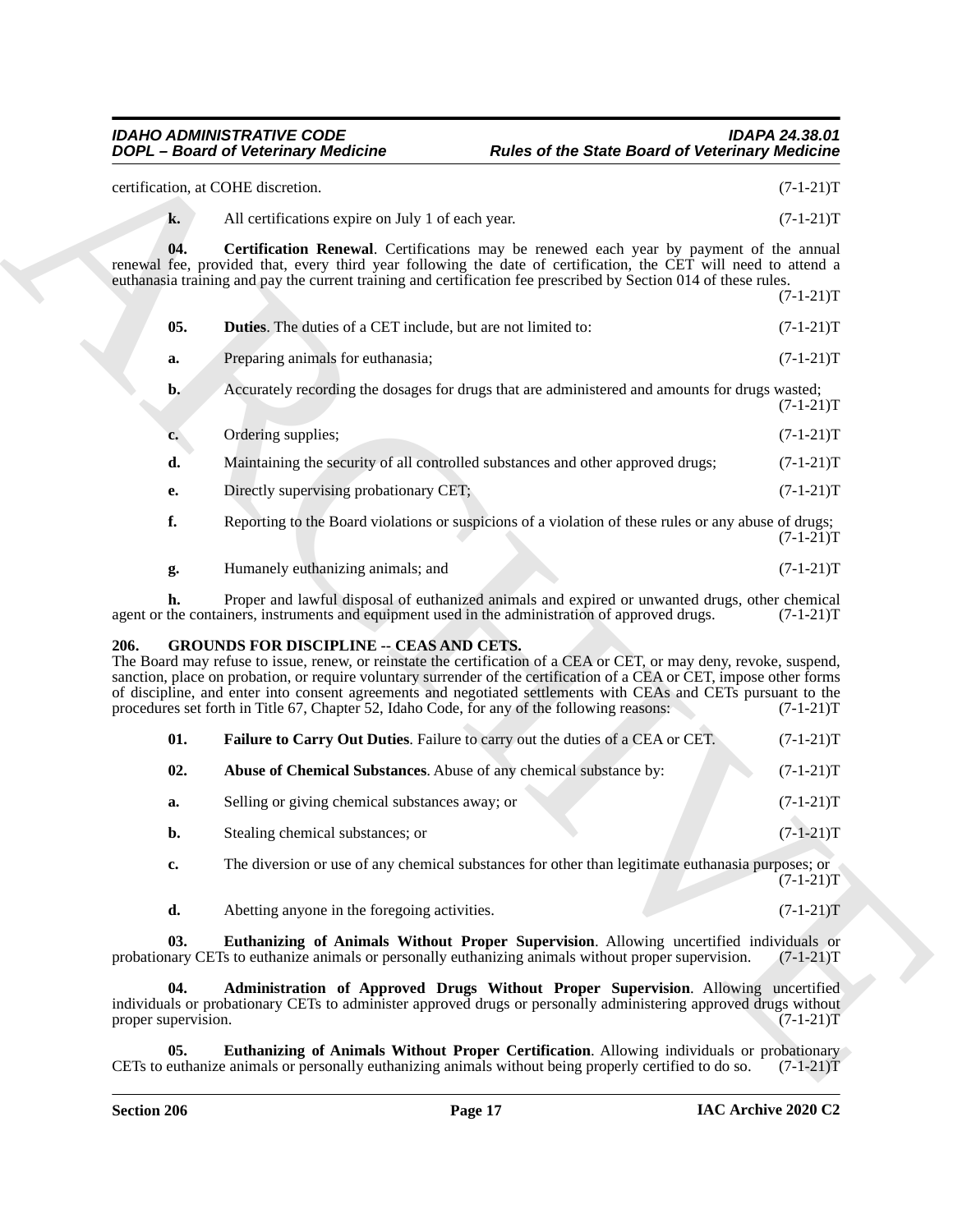<span id="page-17-2"></span>**06. Fraud, Misrepresentation, or Deception**. The employment of fraud, misrepresentation of a material fact, or deception by an applicant or certificate holder in securing or attempting to secure the issuance or renewal of a certificate. (7-1-21) renewal of a certificate.

**07. Unethical or Unprofessional Conduct**. Unethical or unprofessional conduct means to knowingly engage in conduct of a character likely to deceive or defraud the public and includes, but is not limited to:  $(7-1-21)$ T

<span id="page-17-8"></span>**a.** Working in conjunction with any agency or person illegally practicing as a CEA or CET; (7-1-21)T

**b.** Failing to provide sanitary facilities or apply sanitary procedures for the euthanizing of any animal;  $(7-1-21)T$ 

**c.** Euthanizing animals in a manner that endangers the health and welfare of the public. A CET shall not euthanize animals if their ability to practice with reasonable skill and safety is adversely affected by reason of illness, excessive use of alcohol, drugs, narcotics, chemicals, or any other substance or as a result of any mental or physical disability;  $(7-1-21)$ physical disability;

**d.** Gross ignorance, incompetence or inefficiency in the euthanizing of animals as determined by, but not limited to, the practices generally and currently followed and accepted by persons certified to practice as CETs in Idaho; (7-1-21)T Idaho; (7-1-21)T

**e.** Intentionally performing a duty, task or procedure involved in the euthanizing of animals for which idual is not qualified; and  $(7-1-21)$ T the individual is not qualified; and

<span id="page-17-1"></span><span id="page-17-0"></span>**f.** Swearing falsely in any testimony or affidavits relating to practicing as a CEA or CET.  $(7-1-21)$ T

**08. Conviction of Violating Any Federal or State Statute, Rule or Regulation**. Conviction of a charge of violating any federal or state statute or rule or regulation regulating narcotics, dangerous drugs or controlled  $\mu$ substances. (7-1-21)T

**EXAMPLE These of the State Board of Veterinary Medicine<br>
The State Board of Veterinary Medicine<br>
The Consel Medicine and the State Board of Veterinary Medicine<br>
Theorem ARCHIVE State Consel Medicine and the Consel Medici 09. Conviction of a Charge or Crime**. Being found guilty, convicted, placed on probation, having entered a guilty plea that is accepted by the court, forfeiture of bail, bond or collateral deposited to secure a defendant's appearance, or having received a withheld judgment or suspended sentence by a court of competent jurisdiction in Idaho or any other state of one (1) or more of the following:  $(7-1-21)$ jurisdiction in Idaho or any other state of one  $(1)$  or more of the following:

**a.** Any felony, as defined by Title 18, Chapter 1, Idaho Code; or  $(7-1-21)$ T

<span id="page-17-5"></span>**b.** Any crime constituting or having as an element the abuse of any drug, including alcohol.  $(7-1-21)T$ 

**c.** Any other criminal act that in any way is related to practicing as a CEA or CET as defined by 54-2103(8) and (9), Idaho Code. (7-1-21) Section  $54-2103(8)$  and  $(9)$ , Idaho Code.

**10. Improper Record Keeping**. Failure to follow proper record keeping procedures as outlined in Board rules. (7-1-21)T Board rules. (7-1-21) T

<span id="page-17-6"></span>**11. Improper Security for Approved Drugs**. Failure to provide and maintain proper security for deuthanasia and restraint drugs as outlined in Board rules. (7-1-21) approved euthanasia and restraint drugs as outlined in Board rules.

<span id="page-17-7"></span>**12. Improper Storage of Equipment and Approved Drugs**. Failure to properly store equipment or d drugs as outlined in Board rules. (7-1-21)T approved drugs as outlined in Board rules.

**13. Improper Disposal of Approved Drugs and Equipment**. Failure to properly dispose of approved drugs and the containers, instruments and equipment used in their administration as outlined in Board rules.

 $(7-1-21)T$ 

<span id="page-17-4"></span><span id="page-17-3"></span>**14. Improper Labeling of Approved Drugs**. Failure to properly label approved euthanasia and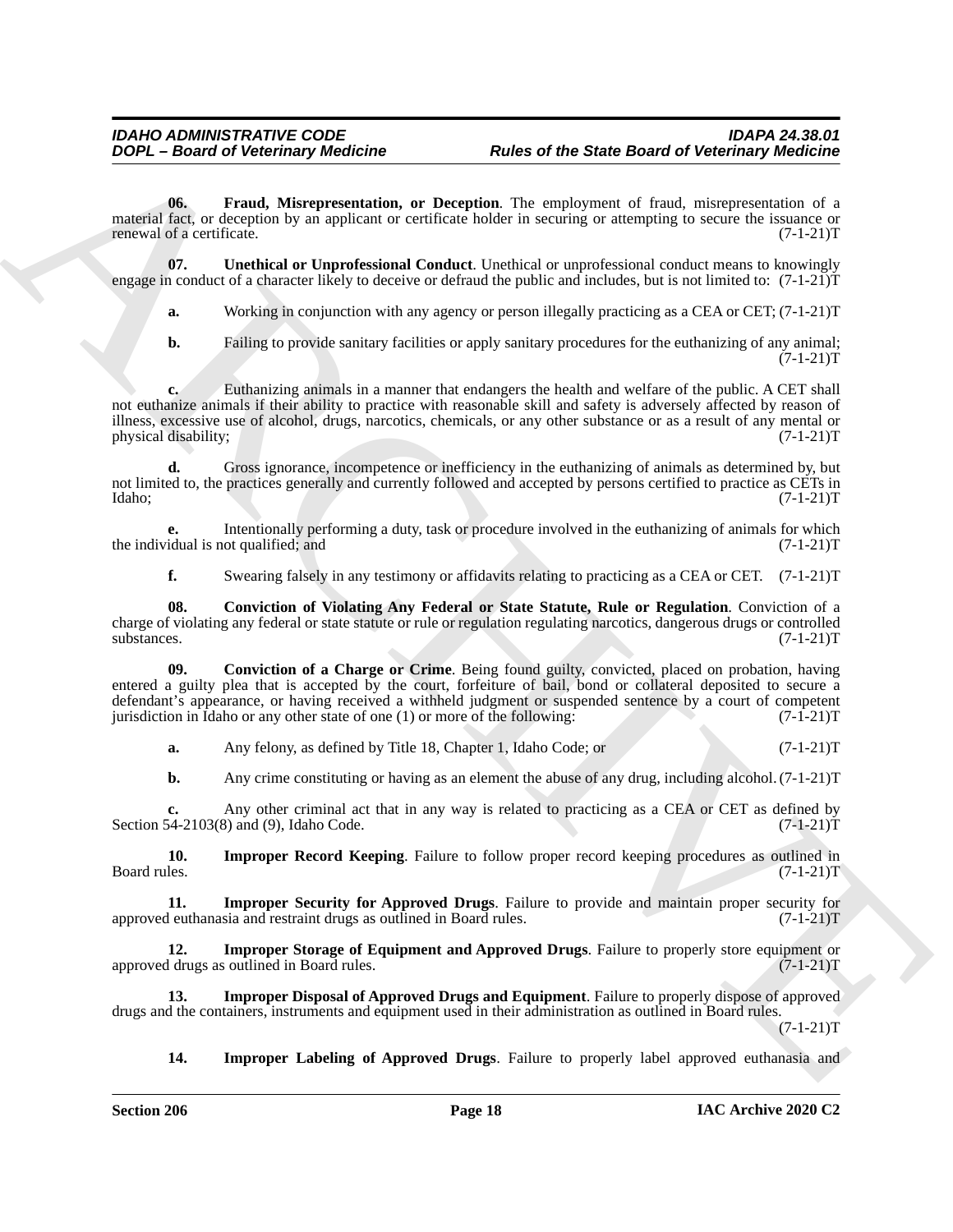# restraint drugs as outlined by Board rules. (7-1-21)T

<span id="page-18-6"></span>**15. Revocation, Suspension, Limitation or Restriction**. The revocation, suspension, limitation, or restriction of a license, certificate or registration or any other disciplinary action by another state or U.S. jurisdiction or voluntary surrender of a license, certificate or registration by virtue of which one is licensed, certified or registered to practice as a CEA or CET in that state or jurisdiction on grounds other than nonpayment of the renewal fee.  $(7-1-21)T$ 

### <span id="page-18-4"></span>**16. Failure to Cooperate**. (7-1-21)T

**a.** Failure of any applicant or certificate holder to cooperate with the Board during any investigation, uch investigation does not personally concern the applicant or certificate holder; or  $(7-1-21)$ even if such investigation does not personally concern the applicant or certificate holder; or

**b.** Failure to comply with the terms of any order, negotiated settlement, or probationary agreement of the Board; or  $(7-1-21)$ T

**c.** Failure to comply with the terms for certification renewal or to timely pay certification renewal  $(7-1-21)$ T  $f$ ees.  $(7-1-21)$ T

**17. Aiding and Abetting**. Knowingly aiding or abetting an uncertified agency or person to practice as <br>(7-1-21)T a CEA or CET.

<span id="page-18-3"></span><span id="page-18-2"></span>**18. Current Certification**. Practicing as a CEA or CET without a current certification. (7-1-21)T

<span id="page-18-7"></span><span id="page-18-5"></span>**19. Improper Drug Preparation**. Preparing approved drugs, contrary to manufacturer's instructions.  $(7-1-21)T$ 

**20. Violation of any Law, Rules or Orders**. Violating or attempting to violate, directly or indirectly, or assisting or abetting the violation or conspiracy to violate any provisions of the veterinary law and rules or a written order of the Board issued pursuant to Title 54, Chapter 21, Idaho Code, the Idaho Board of Pharmacy law and rules, or the Code of Federal Regulations. (7-1-21) rules, or the Code of Federal Regulations.

### <span id="page-18-8"></span><span id="page-18-0"></span>**207. INSPECTION DEFICIENCIES.**

**EXAMPLE 2008** and the state of the state Board of Veterinary Reddinia<br>
ARCHIVE Shows the State Board of Veterinary Reddinia<br>
ARCHIVE Shows are the state of the state of the state of the state of the state of the state of If there are inspection deficiencies with either a CEA or CET, a COHE member or the Board will document in writing areas for correction. The CEA or CET, or both, shall make corrections within the time period specified in the notice of deficiency, and correction will be verified by a COHE or Board member as recorded on the deficiency documentation. If the deficiency has not been corrected, the certification may be revoked by the Board, and the Idaho Board of Pharmacy will be notified. (7-1-21) T

### <span id="page-18-1"></span>**208. -- 999. (RESERVED)**